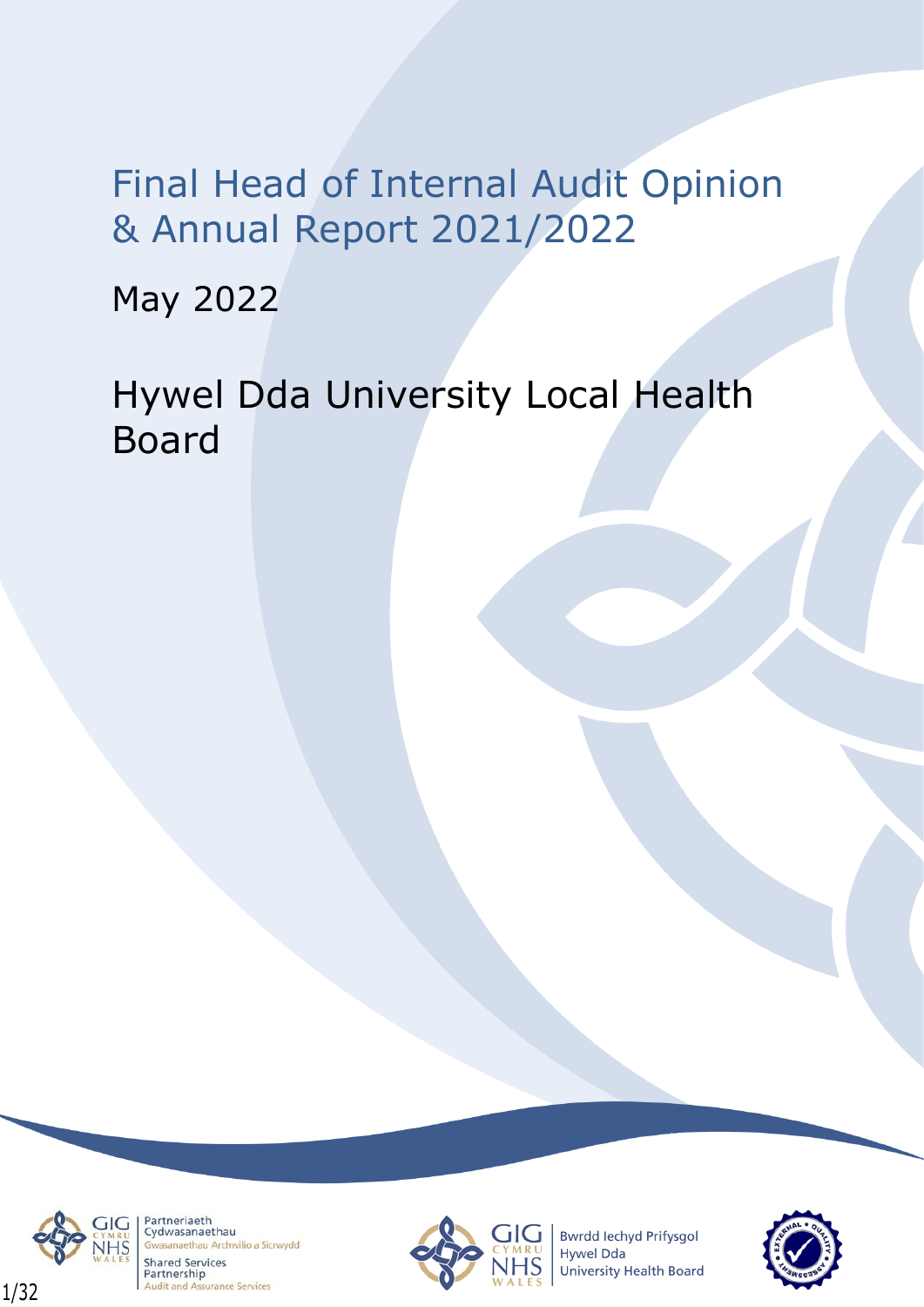## **Contents**

| 1.2 <sub>1</sub> |                                                                       |  |
|------------------|-----------------------------------------------------------------------|--|
|                  |                                                                       |  |
|                  |                                                                       |  |
|                  |                                                                       |  |
| 2.1              |                                                                       |  |
| $2.2^{\circ}$    |                                                                       |  |
|                  | 2.3 Assurance Rating System for the Head of Internal Audit Opinion  7 |  |
| 2.4              |                                                                       |  |
| 2.5              |                                                                       |  |
| 2.6              |                                                                       |  |
|                  | 2.7 Completion of the Annual Governance Statement 16                  |  |
|                  | 3. OTHER WORK RELEVANT TO THE HEALTH BOARD 16                         |  |
|                  |                                                                       |  |
|                  |                                                                       |  |
|                  |                                                                       |  |
|                  |                                                                       |  |
|                  |                                                                       |  |
| 5.2              |                                                                       |  |
| 5.3              |                                                                       |  |
| 5.4              |                                                                       |  |
| 5.5              |                                                                       |  |
|                  |                                                                       |  |
|                  |                                                                       |  |

Appendix A Conformance with Internal Audit Standards Appendix B Audit Assurance Ratings

| <b>Report status:</b>                        | <b>FINAL</b>           |
|----------------------------------------------|------------------------|
| <b>Draft report issued:</b>                  | 26th April 2022        |
| <b>Final report issued:</b>                  | 26th May 2022          |
| <b>Author:</b>                               | Head of Internal Audit |
| <b>Executive Clearance:</b>                  | <b>Board Secretary</b> |
| <b>Audit &amp; Risk Assurance Committee:</b> | 9th June 2022          |

This audit report has been prepared for internal use only. Audit & Assurance Services reports are prepared, in accordance with the Service Strategy and Terms of Reference, approved by the Audit Committee.

Audit reports are prepared by the staff of the NHS Wales Shared Services Partnership – Audit and Assurance Services, and addressed to Independent Members or officers including those designated as Accountable Officer. They are prepared for the sole use of the Hywel Dda University Health Board and no responsibility is taken by the Audit and Assurance Services Internal Auditors to any director or officer in their individual capacity, or to any third party.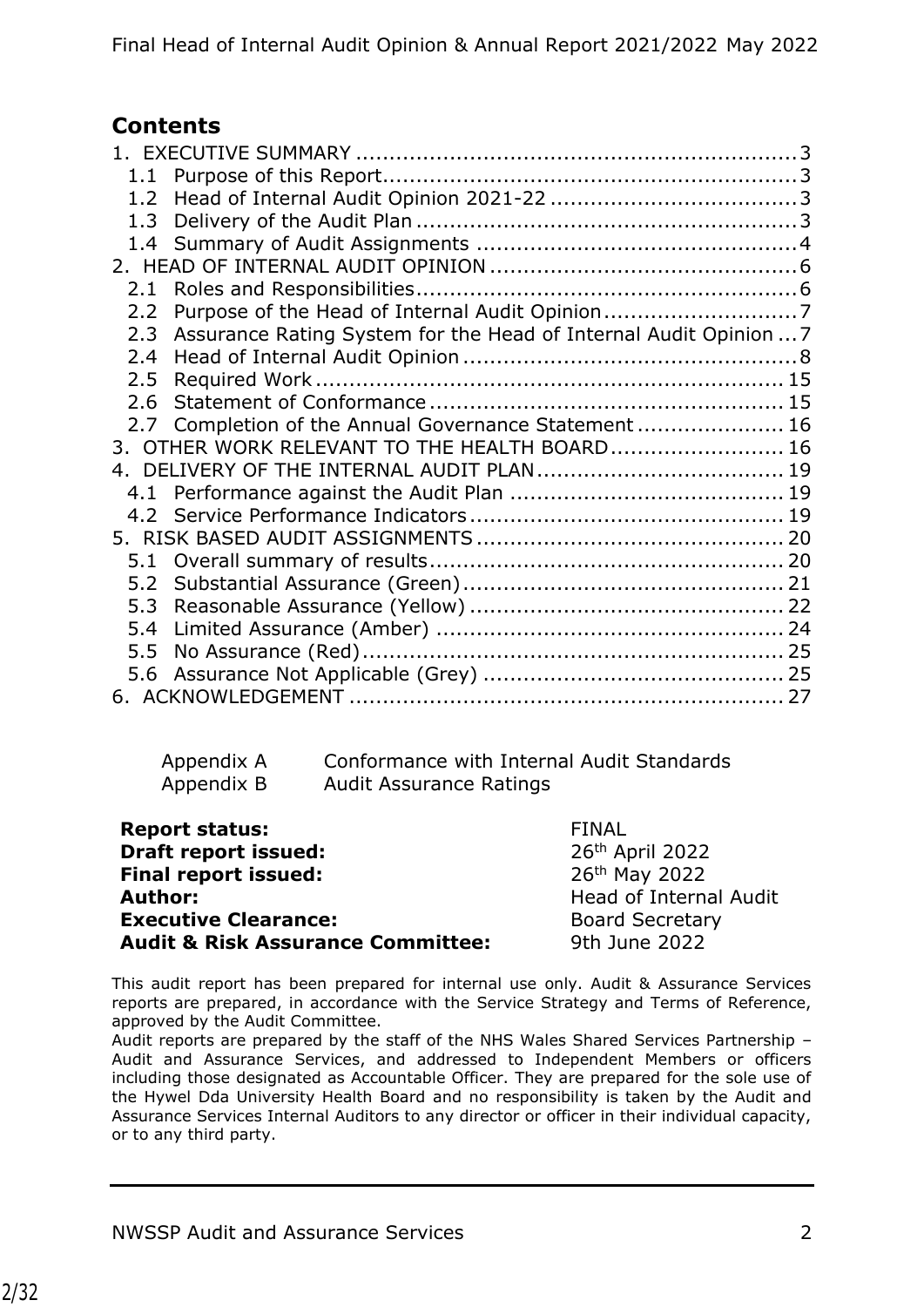## <span id="page-2-0"></span>**1. EXECUTIVE SUMMARY**

## <span id="page-2-1"></span>**1.1 Purpose of this Report**

Hywel Dda University Health Board's (Health Board) Board is accountable for maintaining a sound system of internal control that supports the achievement of the organisation's objectives and is also responsible for putting in place arrangements for gaining assurance about the effectiveness of that overall system. A key element in that flow of assurance is the overall assurance opinion from the Head of Internal Audit.

This report sets out the Head of Internal Audit Opinion together with the summarised results of the internal audit work performed during the year. The report also includes a summary of audit performance and an assessment of conformance with the Public Sector Internal Audit Standards.

As a result of the continued impact of COVID-19 our audit programme has been subject to change during the year. In this report we have set out how the programme has changed and the impact of those changes on the Head of Internal Audit opinion.

## <span id="page-2-2"></span>**1.2 Head of Internal Audit Opinion 2021-22 (Draft)**

The purpose of the annual Head of Internal Audit opinion is to contribute to the assurances available to the Chief Executive as Accountable Officer and the Board which underpin the Board's own assessment of the effectiveness of the system of internal control. The approved Internal Audit plan is focused on risk and therefore the Board will need to integrate these results with other sources of assurance when making a rounded assessment of control for the purposes of the Annual Governance Statement. The overall opinion for 2021/22 is that:



The Board can take **Reasonable Assurance** that arrangements to secure governance, risk management and internal control, within those areas under review, are suitably designed and applied effectively. Some matters require management attention in control design or compliance with low to moderate impact on residual risk exposure until resolved.

# <span id="page-2-3"></span>**1.3 Delivery of the Audit Plan**

Due to the considerable impact of COVID-19 on the Health Board, the internal audit plan has needed to be agile and responsive to ensure that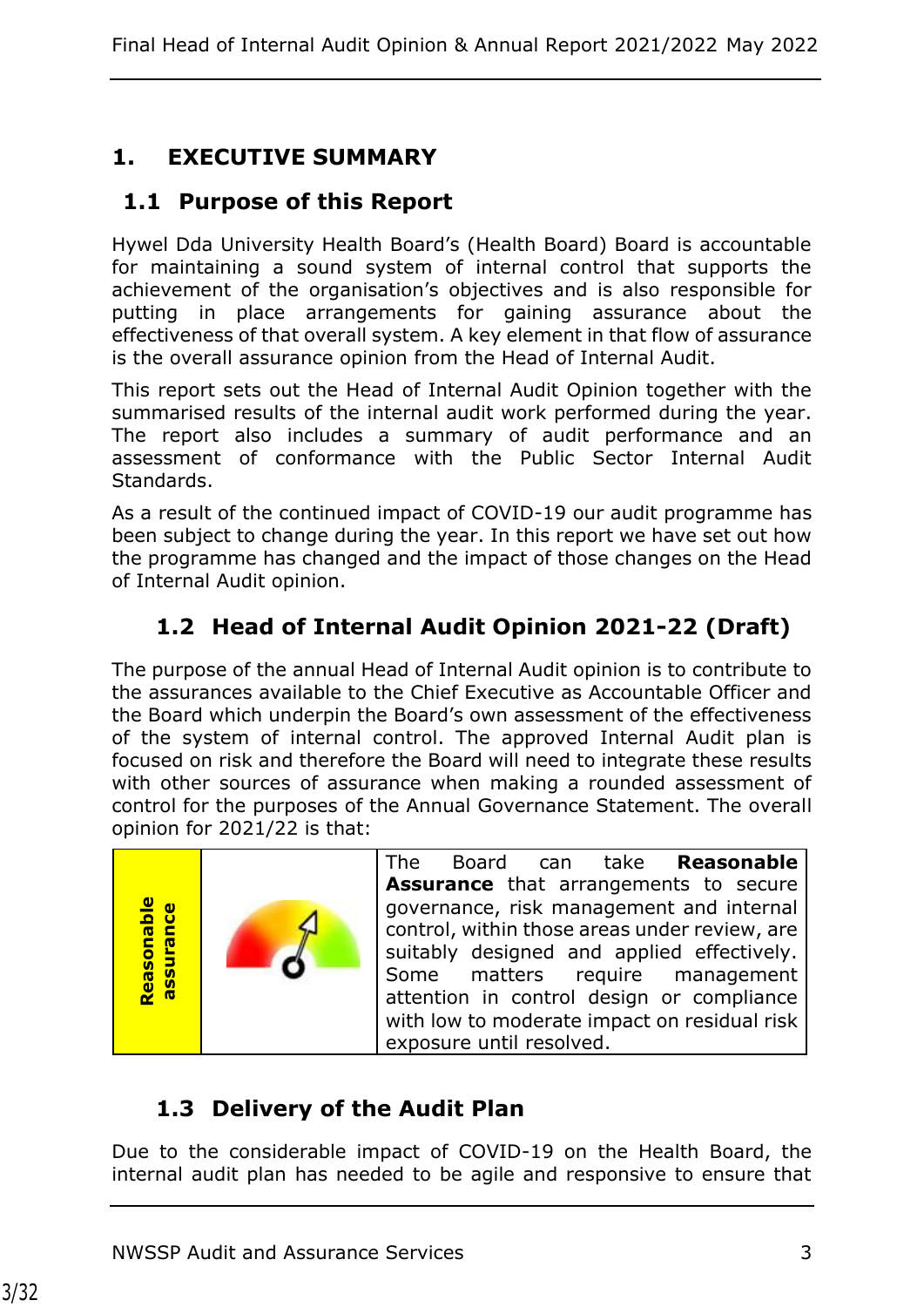key developing risks are covered. As a result of this approach, and with the support of officers and independent members across the Health Board, the plan has been delivered substantially in accordance with the agreed schedule and changes required during the year, as approved by the Audit & Risk Assurance Committee (the 'Committee'). In addition, regular audit progress reports have been submitted to the Committee. Although changes have been made to the plan during the year, we can confirm that we have undertaken sufficient audit work during the year to be able to give an overall opinion in line with the requirements of the Public Sector Internal Audit Standards.

The Internal Audit Plan for 2021/22 year was initially presented to the Committee in April 2021. Changes to the plan have been made during the course of the year and these changes have been reported to the Audit & Risk Assurance Committee as part of our regular progress reporting.

There are, as in previous years, audits undertaken at NWSSP, DHCW, WHSSC and EASC that support the overall opinion for NHS Wales health bodies (see section 3).

Our latest External Quality Assessment (EQA), conducted by the Chartered Institute of Internal Auditors (in 2018), and our own annual Quality Assurance and Improvement Programme (QAIP) have both confirmed that our internal audit work continues to 'generally conform' to the requirements of the Public Sector Internal Audit Standards for 2021/22. For this year, as in 2020/21, our QAIP has considered specifically the impact that COVID-19 has had on our audit approach and programmes. We are able to state that our service 'conforms to the IIA's professional standards and to PSIAS.'

## <span id="page-3-0"></span>**1.4 Summary of Audit Assignments**

This report summarises the outcomes from our work undertaken in the year. In some cases, audit work from previous years may also be included and where this is the case, details are given. This report also references assurances received through the internal audit of control systems operated by other NHS Wales organisations (again, see section 3).

The audit coverage in the plan agreed with management has been deliberately focused on key strategic and operational risk areas; the outcome of these audit reviews may therefore highlight control weaknesses that impact on the overall assurance opinion.

Overall, we can provide the following assurances to the Board that arrangements to secure governance, risk management and internal control are suitably designed and applied effectively in the areas in the table below.

Where we have given Limited Assurance, management are aware of the specific issues identified and have agreed action plans to improve control in these areas. These planned control improvements should be referenced in the Annual Governance Statement where it is appropriate to do so.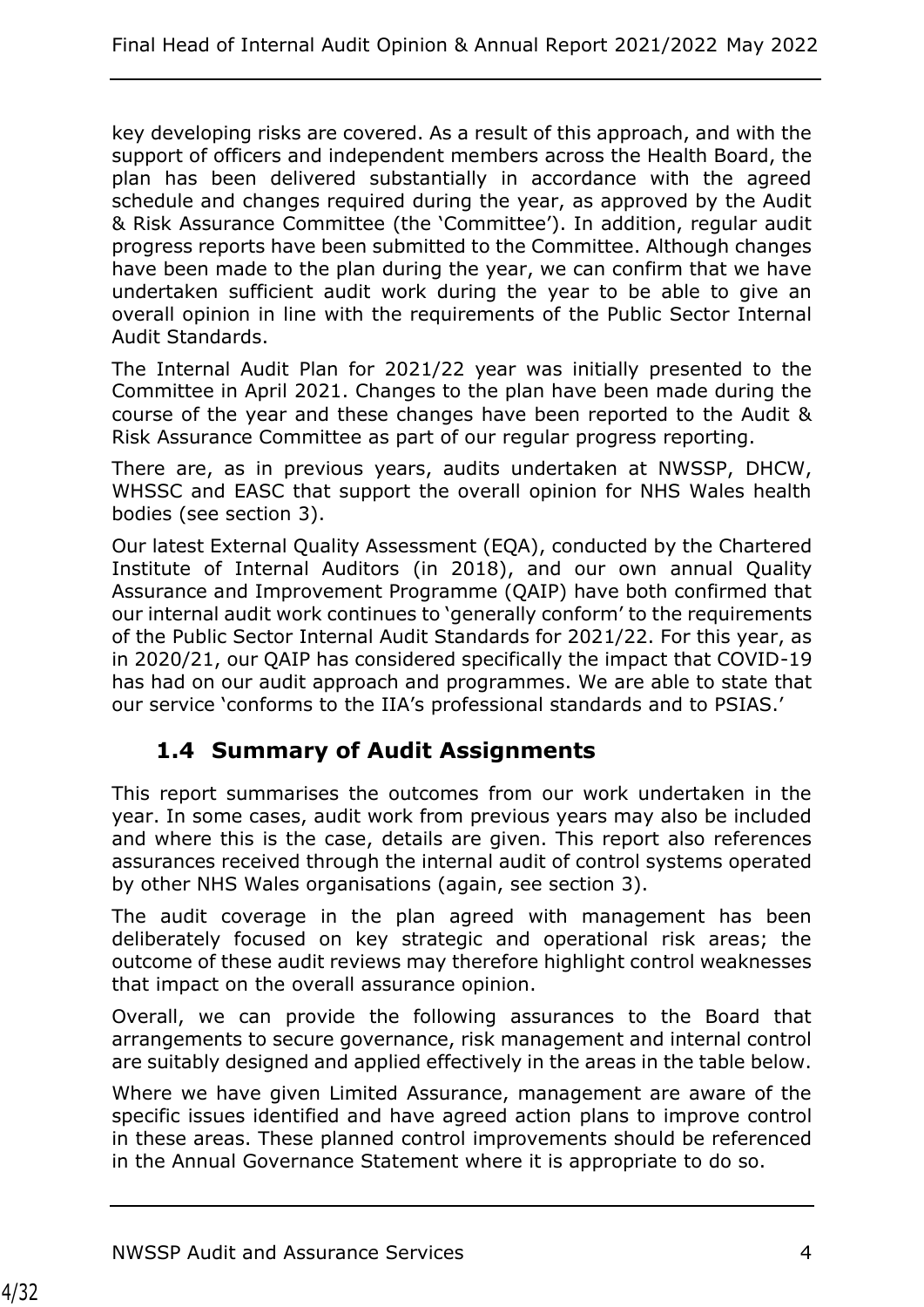In addition, and in part reflecting the impact of COVID-19, we also undertook a number of advisory and non-opinion reviews to support our overall opinion. A summary of the audits undertaken in the year and the results are summarised in table 1 below.

Table 1 – Summary of Audits 2021/22

| <b>Substantial Assurance</b>                                                                                                                                                                                                                             | <b>Reasonable Assurance</b>                                                                                                                                                                                                                                                                                                                                                                                                                                                                                                                                                                                                                                                                                                                                                                                                                                                                                                           |  |  |
|----------------------------------------------------------------------------------------------------------------------------------------------------------------------------------------------------------------------------------------------------------|---------------------------------------------------------------------------------------------------------------------------------------------------------------------------------------------------------------------------------------------------------------------------------------------------------------------------------------------------------------------------------------------------------------------------------------------------------------------------------------------------------------------------------------------------------------------------------------------------------------------------------------------------------------------------------------------------------------------------------------------------------------------------------------------------------------------------------------------------------------------------------------------------------------------------------------|--|--|
| IT Back Ups<br><b>Workforce Planning</b><br>Performance Management &<br>Reporting<br><b>NIS Directives</b><br>Values<br>Organisational<br>&<br>$\bullet$<br><b>Staff Wellbeing</b><br>Risk Management & Board<br>$\bullet$<br><b>Assurance Framework</b> | <b>HTA Compliance</b><br>$\bullet$<br><b>Single Tender Actions</b><br>$\bullet$<br>Women & Child Health Directorate<br>$\bullet$<br>Governance<br><b>Medical Staff Recruitment</b><br>$\bullet$<br>Waiting List Risk Management<br>$\bullet$<br>Mental<br>Health<br>&<br>Learning<br>$\bullet$<br><b>Disabilities</b><br>Directorate<br>Governance<br>Prince Phillip Hospital Directorate<br>$\bullet$<br>Governance<br>Planning Objectives and Recovery<br>$\bullet$<br>Plan<br>Therapies Directorate Governance<br>$\bullet$<br>Financial Management & Reporting<br>$\bullet$<br><b>IM&amp;T MH PAS Follow up</b><br>$\bullet$<br>Use of Consultancy Follow up<br>$\bullet$<br>Waste Management<br>٠<br><b>Primary Care Clusters</b><br>$\bullet$<br>Children<br>Women<br>and<br>Capital<br>$\bullet$<br>Scheme<br>Nurse Staffing Act<br>$\bullet$<br>Partnership Governance Follow up<br><b>Infection Prevention &amp; Control</b> |  |  |
| <b>Limited Assurance</b>                                                                                                                                                                                                                                 | <b>Advisory/Non-Opinion</b>                                                                                                                                                                                                                                                                                                                                                                                                                                                                                                                                                                                                                                                                                                                                                                                                                                                                                                           |  |  |
| Welsh Language Standards<br>$\bullet$<br>Use of Consultancy<br>$\bullet$<br><b>IM&amp;T Mental Health Patient</b><br>Administration System (MH<br>PAS)<br><b>Tritech Governance</b>                                                                      | Field Hospital Decommissioning<br>$\bullet$<br><b>Discharge Processes</b><br>٠<br>Records Management<br><b>Bank Staff Overpayment</b><br>$\bullet$<br><b>Blackline Reconciliation Process</b>                                                                                                                                                                                                                                                                                                                                                                                                                                                                                                                                                                                                                                                                                                                                         |  |  |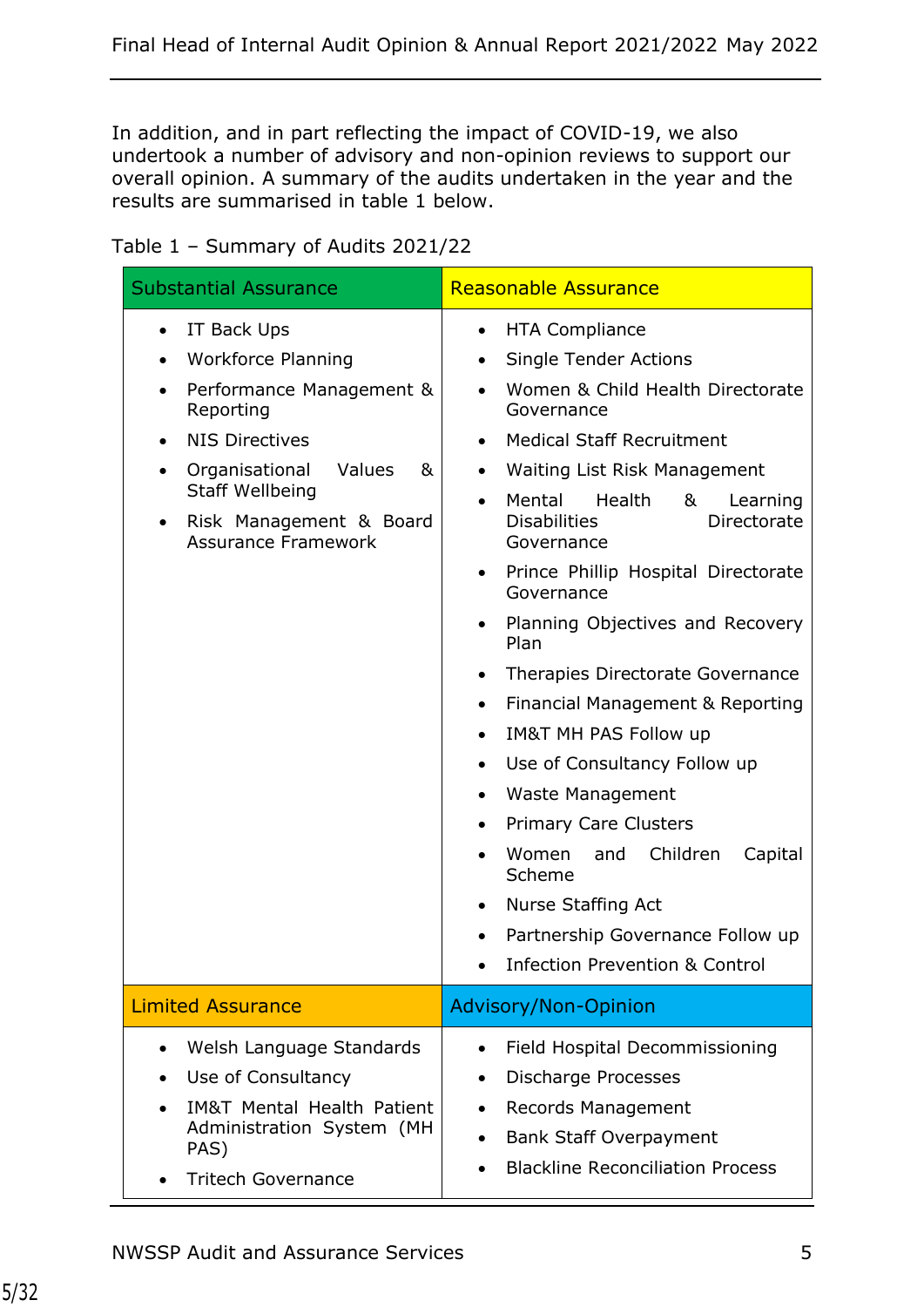

Please note that our overall opinion has also taken into account both the number and significance of any audits that have been deferred during the course of the year (see section 5.7) and also other information obtained during the year that we deem to be relevant to our work (see section 2.4.2).

## <span id="page-5-0"></span>**2. HEAD OF INTERNAL AUDIT OPINION**

### **2.1 Roles and Responsibilities**

<span id="page-5-1"></span>The Board is collectively accountable for maintaining a sound system of internal control that supports the achievement of the organisation's objectives and is responsible for putting in place arrangements for gaining assurance about the effectiveness of that overall system.

The Annual Governance Statement is a statement made by the Accountable Officer, on behalf of the Board, setting out:

- how the individual responsibilities of the Accountable Officer are discharged with regard to maintaining a sound system of internal control that supports the achievement of policies, aims and objectives;
- the purpose of the system of internal control, as evidenced by a description of the risk management and review processes, including compliance with the Health & Care Standards; and
- the conduct and results of the review of the effectiveness of the system of internal control including any disclosures of significant control failures, together with assurances that actions are or will be taken where appropriate to address issues arising.

The Health Board's risk management process and system of assurance should bring together all of the evidence required to support the Annual Governance Statement.

In accordance with the Public Sector Internal Audit Standards (PSIAS), the Head of Internal Audit (HIA) is required to provide an annual opinion, based upon and limited to the work performed on the overall adequacy and effectiveness of the organisation's framework of governance, risk management and control. This is achieved through an audit plan that has been focussed on key strategic and operational risk areas and known improvement opportunities, agreed with executive management and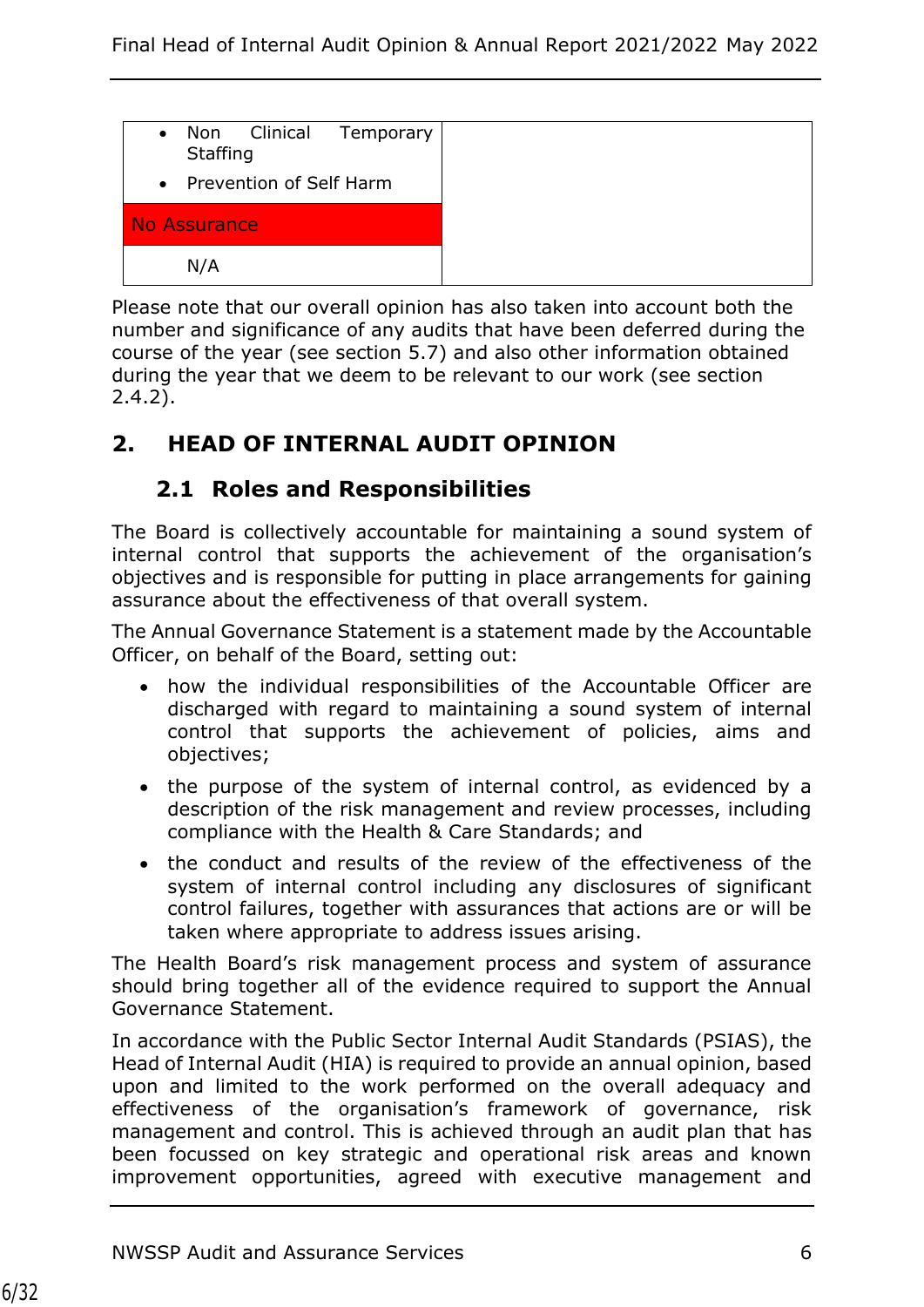approved by the Audit Risk & Assurance Committee, which should provide an appropriate level of assurance.

The opinion does not imply that Internal Audit has reviewed all risks and assurances relating to the Health Board. The opinion is substantially derived from the conduct of risk-based audit work formulated around a selection of key organisational systems and risks. As such, it is a key component that the Board takes into account but is not intended to provide a comprehensive view.

The Board, through the Audit Risk & Assurance Committee, will need to consider the Head of Internal Audit opinion together with assurances from other sources including reports issued by other review bodies, assurances given by management and other relevant information when forming a rounded picture on governance, risk management and control for completing its Governance Statement.

## <span id="page-6-0"></span>**2.2 Purpose of the Head of Internal Audit Opinion**

The purpose of the annual Head of Internal Audit opinion is to contribute to the assurances available to the Accountable Officer and the Board of Hywel Dda University Health Board which underpin the Board's own assessment of the effectiveness of the organisation's system of internal control.

This opinion will in turn assist the Board in the completion of its Annual Governance Statement and may also be taken into account by regulators including Healthcare Inspectorate Wales in assessing compliance with the Health & Care Standards in Wales, and by Audit Wales in the context of both their external audit and performance reviews.

The overall opinion by the Head of Internal Audit on governance, risk management and control results from the risk-based audit programme and contributes to the picture of assurance available to the Board in reviewing effectiveness and supporting our drive for continuous improvement.

### <span id="page-6-1"></span>**2.3 Assurance Rating System for the Head of Internal Audit Opinion**

The overall opinion is based primarily on the outcome of the work undertaken during the course of the 2021/22 audit year. We also consider other information available to us such as our overall knowledge of the organisation, the findings of other assurance providers and inspectors, and the work we undertake at other NHS Wales organisations. The Head of Internal Audit considers the outcomes of the audit work undertaken and exercises professional judgement to arrive at the most appropriate opinion for each organisation.

A quality assurance review process has been applied by the Director of Audit & Assurance and the Head of Internal Audit in the annual reporting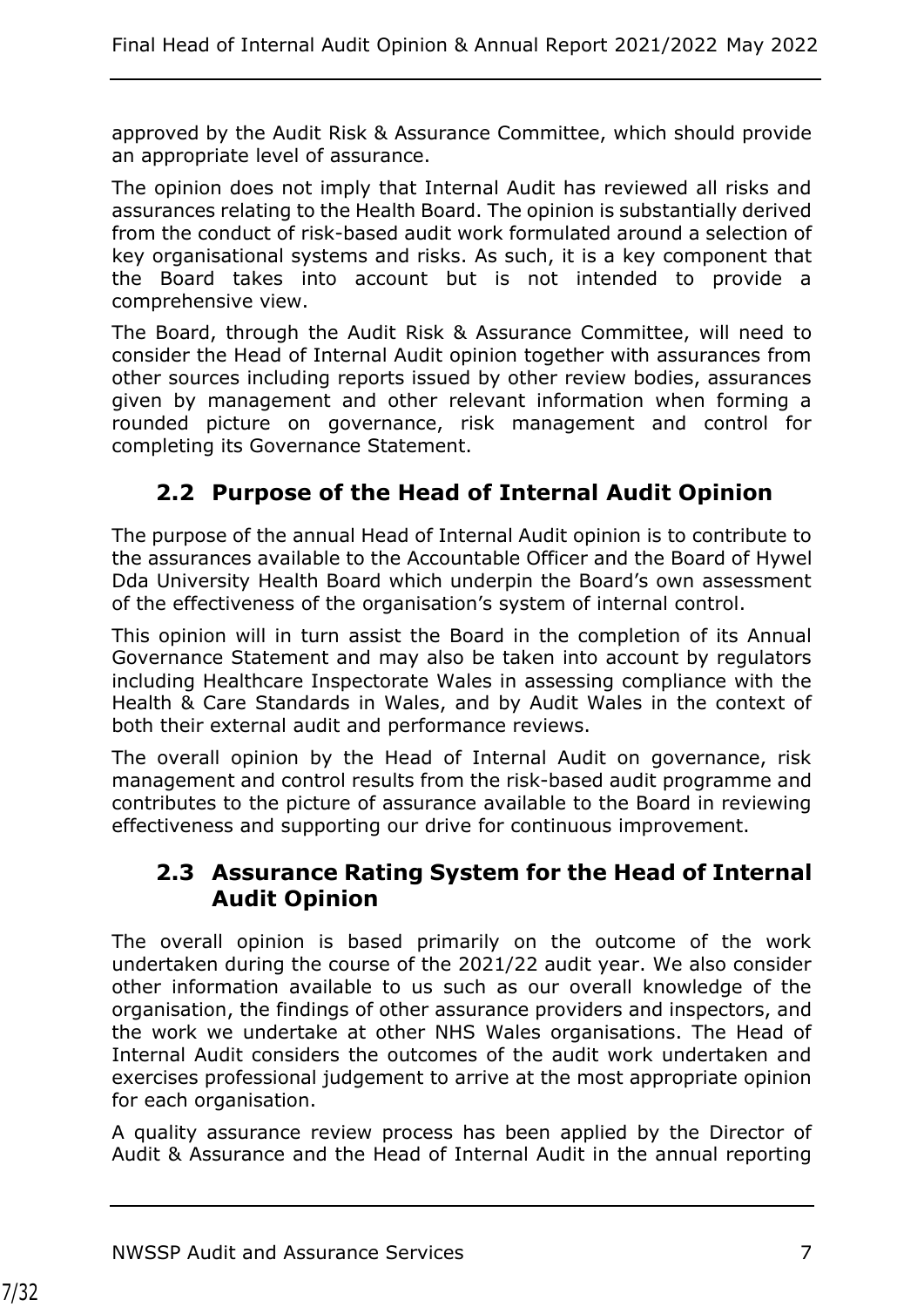process to ensure the overall opinion is consistent with the underlying audit evidence.

We take this approach into account when considering our assessment of our compliance with the requirements of PSIAS.

The assurance rating system based upon the colour-coded barometer and applied to individual audit reports remains unchanged. The descriptive narrative used in these definitions has proven effective in giving an objective and consistent measure of assurance in the context of assessed risk and associated control in those areas examined.

This same assurance rating system is applied to the overall Head of Internal Audit opinion on governance, risk management and control as to individual assignment audit reviews. The assurance rating system together with definitions is included at **Appendix B**.

The individual conclusions arising from detailed audits undertaken during the year have been summarised by the assurance ratings received. The aggregation of audit results gives a better picture of assurance to the Board and also provides a rational basis for drawing an overall audit opinion. However, please note that for presentational purposes we have shown the results using the eight assurance domains that were used to frame the audit plan at its outset (see section 2.4.2).

# <span id="page-7-0"></span>**2.4 Head of Internal Audit Opinion**

## **2.4.1 Scope of opinion**

The scope of my opinion is confined to those areas examined in the riskbased audit plan which has been agreed with senior management and approved by the Audit and Risk Assurance Committee. The Head of Internal Audit assessment should be interpreted in this context when reviewing the effectiveness of the system of internal control and be seen as an internal driver for continuous improvement. The Head of Internal Audit opinion on the overall adequacy and effectiveness of the organisation's framework of governance, risk management, and control is set out below.



The Board can take **reasonable assurance** that arrangements to secure governance, risk management and internal control, within those areas under review, are suitably designed and applied effectively. Some matters require management attention in control design or compliance with low to moderate impact on residual risk exposure until resolved.

This opinion will need to be reflected within the Annual Governance Statement along with confirmation of action planned to address the issues raised. Particular focus should be placed on the agreed response to any Limited Assurance opinions issued during the year and the significance of the recommendations made (of which there were six audits in 2021/22).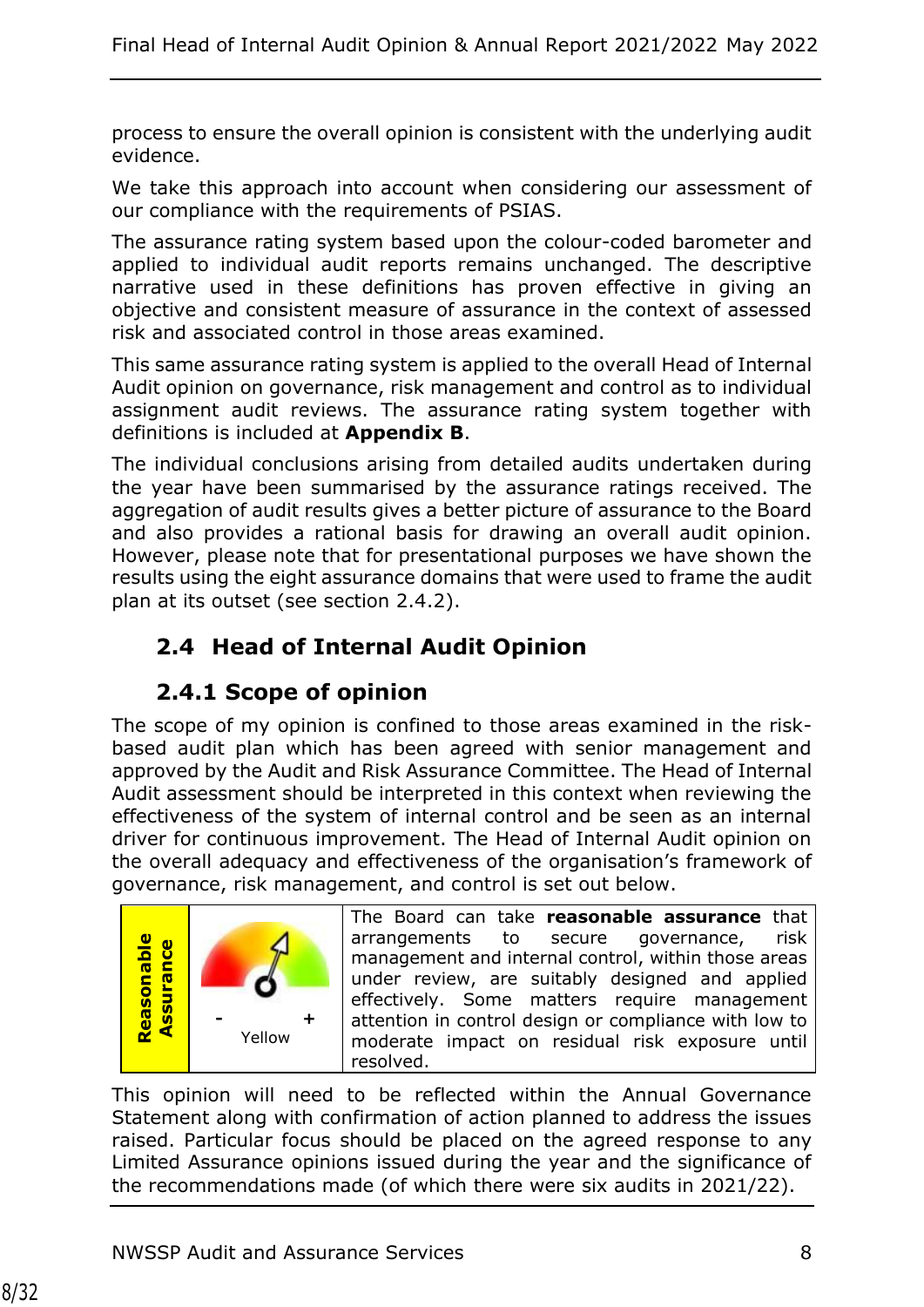## **2.4.2 Basis for Forming the Opinion**

The audit work undertaken during 2021/22 and reported to the Audit & Risk Assurance Committee has been aggregated at Section 5.

The evidence base upon which the overall opinion is formed is as follows:

- An assessment of the range of individual opinions and outputs arising from risk-based audit assignments contained within the Internal Audit plan that have been reported to the Audit & Risk Assurance Committee throughout the year. In addition, and where appropriate, work at either draft report stage or in progress but substantially complete has also been considered, and where this is the case then it is identified in the report. This assessment has taken account of the relative materiality of these areas and the results of any follow-up audits in progressing control improvements (see section 2.4.3).
- The results of any audit work related to the Health & Care Standards including, if appropriate, the evidence available by which the Board has arrived at its declaration in respect of the self-assessment for the Governance, Leadership and Accountability module.
- Other assurance reviews which impact on the Head of Internal Audit opinion including audit work performed at other organisations (see Section 3).
- Other knowledge and information that the Head of Internal Audit has obtained during the year including cumulative information and knowledge over time; observation of Board and other key committee meetings; meetings with Executive Directors, senior managers and Independent Members; the results of ad hoc work and support provided; liaison with other assurance providers and inspectors; research; and cumulative audit knowledge of the organisation that the Head of Internal Audit considers relevant to the Opinion for this year.

As stated above, these detailed results have been aggregated to build a picture of assurance across the Health Board.

In reaching this opinion we have identified that the majority of reviews during the year concluded positively with robust control arrangements operating in some areas.

From the opinions issued during the year, six were allocated Substantial Assurance, eighteen were allocated Reasonable Assurance and six were allocated Limited Assurance. No reports were allocated a 'no assurance' opinion. In addition, five advisory or non-opinion reports were also issued.

In addition, the Head of Internal Audit has considered residual risk exposure across those assignments where limited assurance was reported. Further, the Head of Internal Audit has considered the impact where audit assignments planned this year did not proceed to full audits following preliminary planning work and these were either: removed from the plan;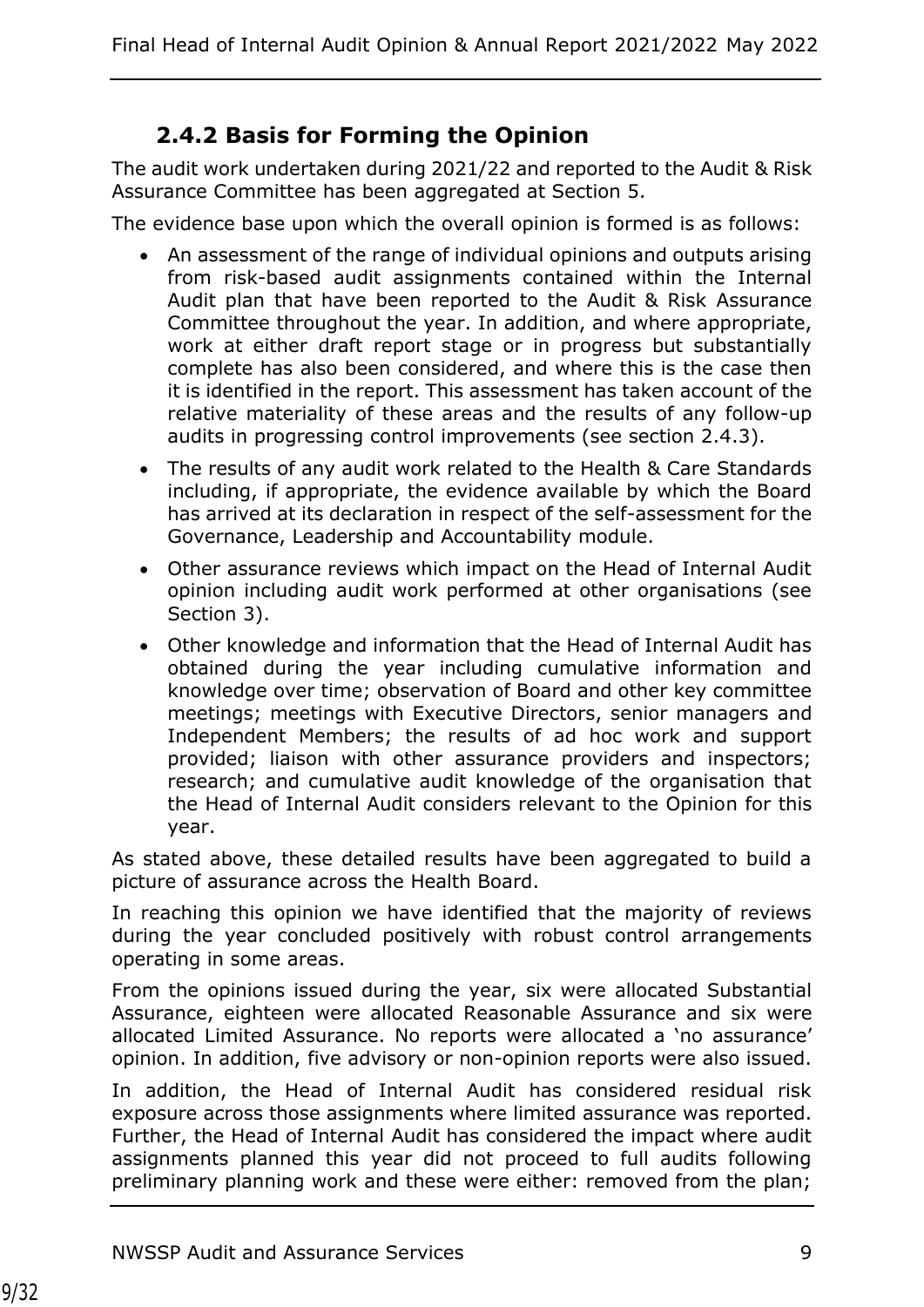removed from the plan and replaced with another audit; or deferred until a future audit year. The reasons for changes to the audit plan were presented to the Audit & Risk Assurance Committee for consideration and approval. Notwithstanding that the opinion is restricted to those areas which were subject to audit review, the Head of Internal Audit has considered the impact of changes made to the plan when forming their overall opinion.

A summary of the findings is shown under the eight sections below.

#### **Corporate Governance, Risk Management and Regulatory Compliance**

We have undertaken one audit in this area, along with a review of the Governance Statement.

The audit of the Risk Management and Board Assurance Framework concluded that the Health Board has an effective corporate risk management process in place, incorporating a robust Board Assurance Framework aligned to strategic objectives.

A review of the Governance Statement highlighted that its description of arrangements was considered to be consistent with our knowledge of the UHB, through the audit work performed in the Internal Audit plan and a review of other organisational information.

#### **Strategic Planning, Performance Management & Reporting**

We have undertaken three audits in this area.

The audit of Performance Management & Reporting identified that the Health Board had made a number of developments to its arrangements during the last year and the audit concluded positively with Substantial Assurance given.

The audit of the Annual Plan & Planning Objectives concluded with Reasonable Assurance.

The follow up audit of Partnership Governance identified that many of the recommendations had been actioned by management with Reasonable Assurance being given.

#### **Financial Governance and Management**

We have undertaken five audits in this area at the Health Board, including one in year follow up audit and one non opinion review. In addition to the Health Board work, the audits of the national financial systems operated at NWSSP have been completed.

The audit of Financial Management & Reporting concluded positively with Reasonable Assurance.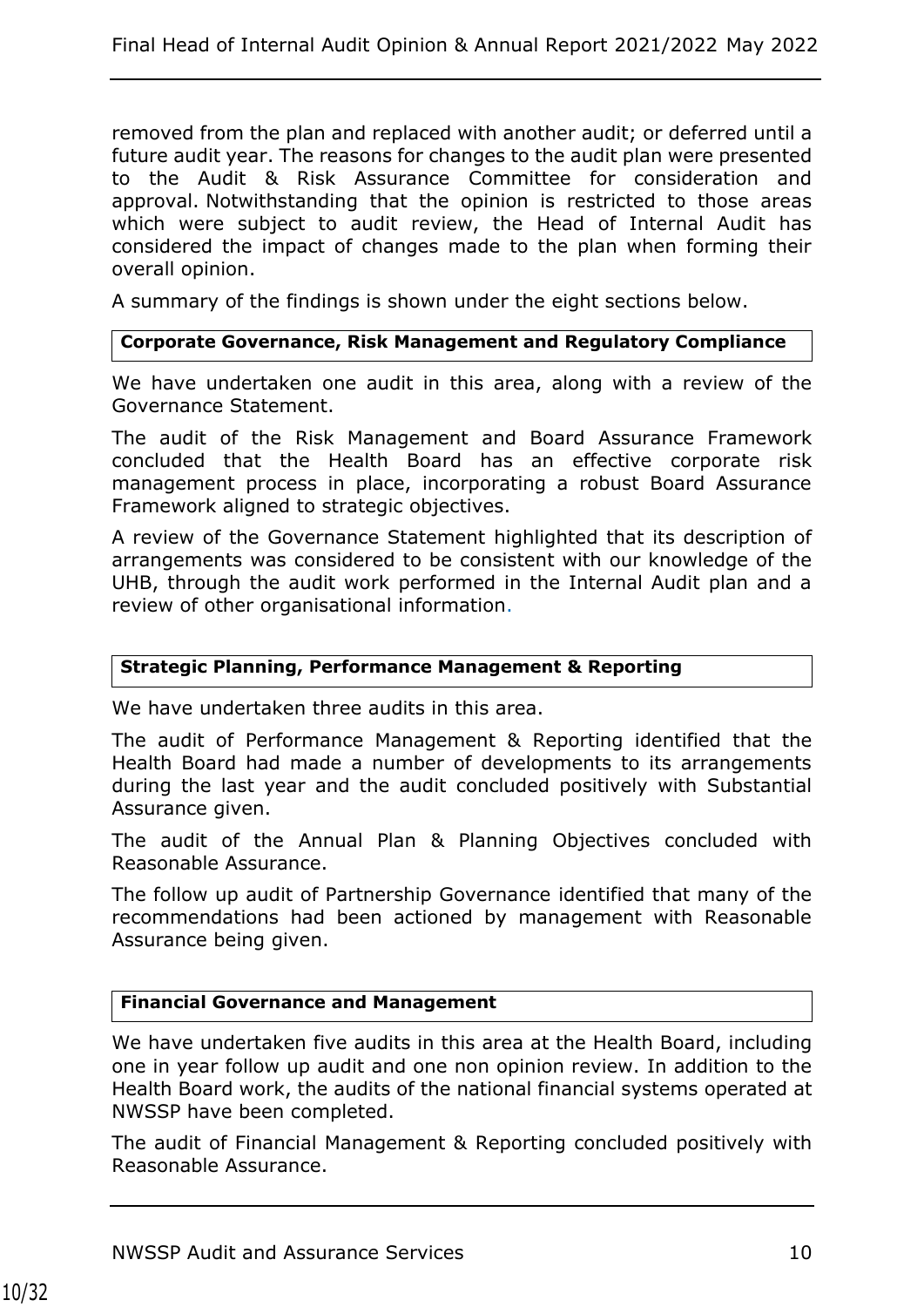An audit of the Use of Consultancy identified a number of key findings and was given Limited Assurance. A follow up audit was undertaken later in the year and noted management had taken prompt action in addressing the findings from the earlier audit with Reasonable Assurance given to the follow up audit.

The audit of Single Tender Actions concluded with Reasonable although the report identified areas where controls required strengthening.

In addition to this we have completed a non-opinion review on the Blackline reconciliation system.

The audits of the payment systems provided by NWSSP, which we audit each year to provide assurance to the Health Board all concluded with positive assurance. The primary care contractor payment systems audit was given Substantial Assurance, with the audits of and Accounts Payable and Payroll receiving Reasonable Assurance.

#### **Quality & Safety**

We have undertaken four audits in this area, three being given Reasonable Assurance and one limited Assurance.

The audits of Nurse Staffing Act, HTA Compliance and Infection Prevention and Control concluded positively with Reasonable Assurance, although some areas for improvement were recommended in each audit.

During the year management request that an audit of Prevention of Self Harm was included within the plan as it had been identified as an area of risk. The audit identified several key findings and gave Limited assurance to this area. An action plan has been agreed with management in order to strengthen the control environment and will be followed up as part of the 22/23 audit plan.

#### **Information Governance & Security**

We have undertaken four audits in this area, including one in year follow up audit.

The audits of IT Backs ups and NIS Directives concluding positively with Substantial Assurance in given for each audit.

An audit of the implementation of WPAS into Mental Health identified a number key weakness relating to the project management and system implementation arrangements. A number of high priority recommendations were made as a result, with a rating of Limited Assurance given. A subsequent follow up during the year review identified that management had taken prompt action to address several of these findings within a short timescale with a follow up rating of Reasonable given.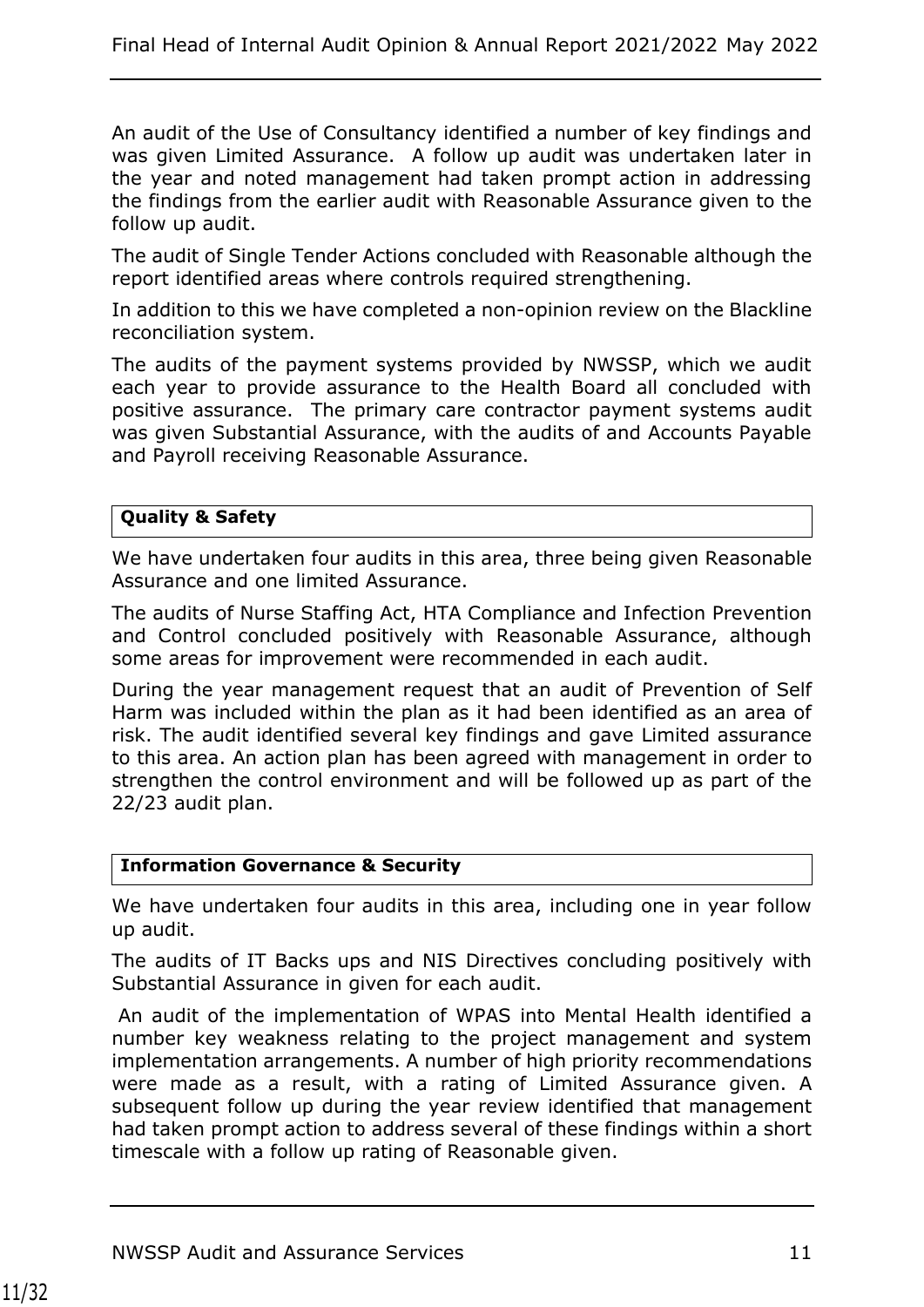#### **Operational Service and Functional Management**

We have undertaken eleven audits in this area, including three non-opinion reviews.

Directorate Goverance audits were carries out in each of the four following areas, Prince Phillip Hospital, Women & Child Health, MHLD and Therapies. The audits concluded Reasonable Assurance in each case, although recommendation to further strengthening the control environment was made in each audit.

The audits of Primary Care Clusters and Waiting List Risk Management both concluded with Reasonable Assurance.

During the year management request that an audit of Tritech was included within the plan, looking at the arrangements for establishing the new collaboration, as it had been identified as an area of potential risk. The audit identified several key findings and gave Limited assurance to this area. An action plan has been agreed with management in order to strengthen the control environment and will be followed up as part of the 22/23 audit plan.

During the year an audit of Welsh Language Standards was undertaken, and the audit identified several key findings and gave Limited assurance to this area. An action plan has been agreed with management in order to strengthen the control environment and will be followed up as part of the 22/23 audit plan.

Three non-opinion audits were undertaken during the covering Records Management follow up, Field Hospital Decommissioning and Discharge Process. The audit of Discharge Process did highlight a number of areas for management consideration where improvements were required and will be followed up as part of the 22/23 audit plan.

#### **Workforce Management**

We have undertaken five audits in this area, including one non opinion audit.

The audits of both Workforce Planning and Organisational Values & Staff Wellbeing both concluded positively with each receiving Substantial Assurance, with the audit of Medical Staff Recruitment being given Reasonable Assurance.

During the year management request that an audit of Non Clinical Temporary Staffing was included within the plan as it had been identified as an area of risk. The audit identified several key findings and gave Limited assurance to this area. An action plan has been agreed with management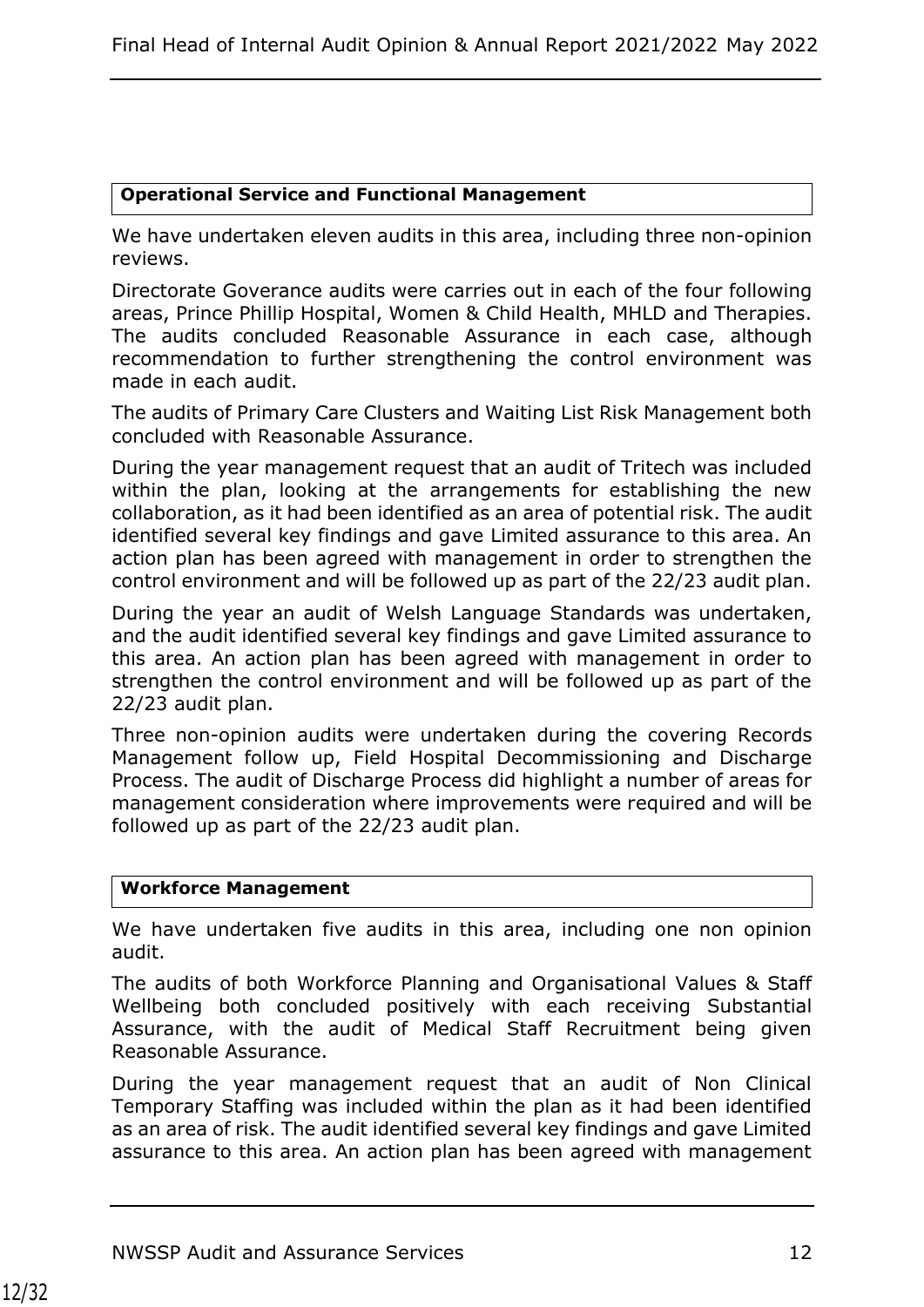in order to strengthen the control environment and will be followed up as part of the 22/23 audit plan.

A non-opinion audit has been undertaken looking at aspects of the Bank Staff Payment Process.

#### **Capital & Estates Management**

We have undertaken two audits in this area, with both the audits of Women and Children's Capital Scheme 2021/22 and Waste Management both being concluded with a Reasonable Assurance.

### **2.4.3 Approach to Follow Up of Recommendations**

As part of our audit work, we consider the progress made in implementing the actions agreed from our previous reports for which we were able to give only Limited Assurance. In addition, where appropriate, we also consider progress made on high priority findings in reports where we were still able to give Reasonable Assurance. We also undertake some testing on the accuracy and effectiveness of the audit recommendation tracker.

In addition, Audit Risk & Assurance Committees monitor the progress in implementing recommendations (this is wider than just Internal Audit recommendations) through their own recommendation tracker processes. We attend all audit risk and assurance committee meetings and observe the quality and rigour around these processes.

For the second year in a row, due to the impact of COVID-19, we are aware that it has been more difficult than usual for NHS organisations to implement recommendations to the timescales they had originally agreed. In addition, we also recognise that for new recommendations it may be more difficult to be precise on when exactly actions can be implemented by. However, it remains the role of Audit Risk & Assurance Committees to consider and agree the adequacy of management responses and the dates for implementation, and any subsequent request for revised dates, proposed by Management. Where appropriate, we have adjusted our approach to follow-up work to reflect these challenges.

Going forward, given that it is very likely that the number of outstanding recommendations will have grown during the course of the pandemic, audit committees will need to reflect on how best they will seek to address this position.

We have considered the impact of both our follow-up work and where there have been delays to the implementation of recommendations, on both our ability to give an overall opinion (in compliance with the PSIAS) and the level of overall assurance that we can give.

The Health Board's recommendation tracking process continued during 2021/22, but the pandemic effected the ability of management to take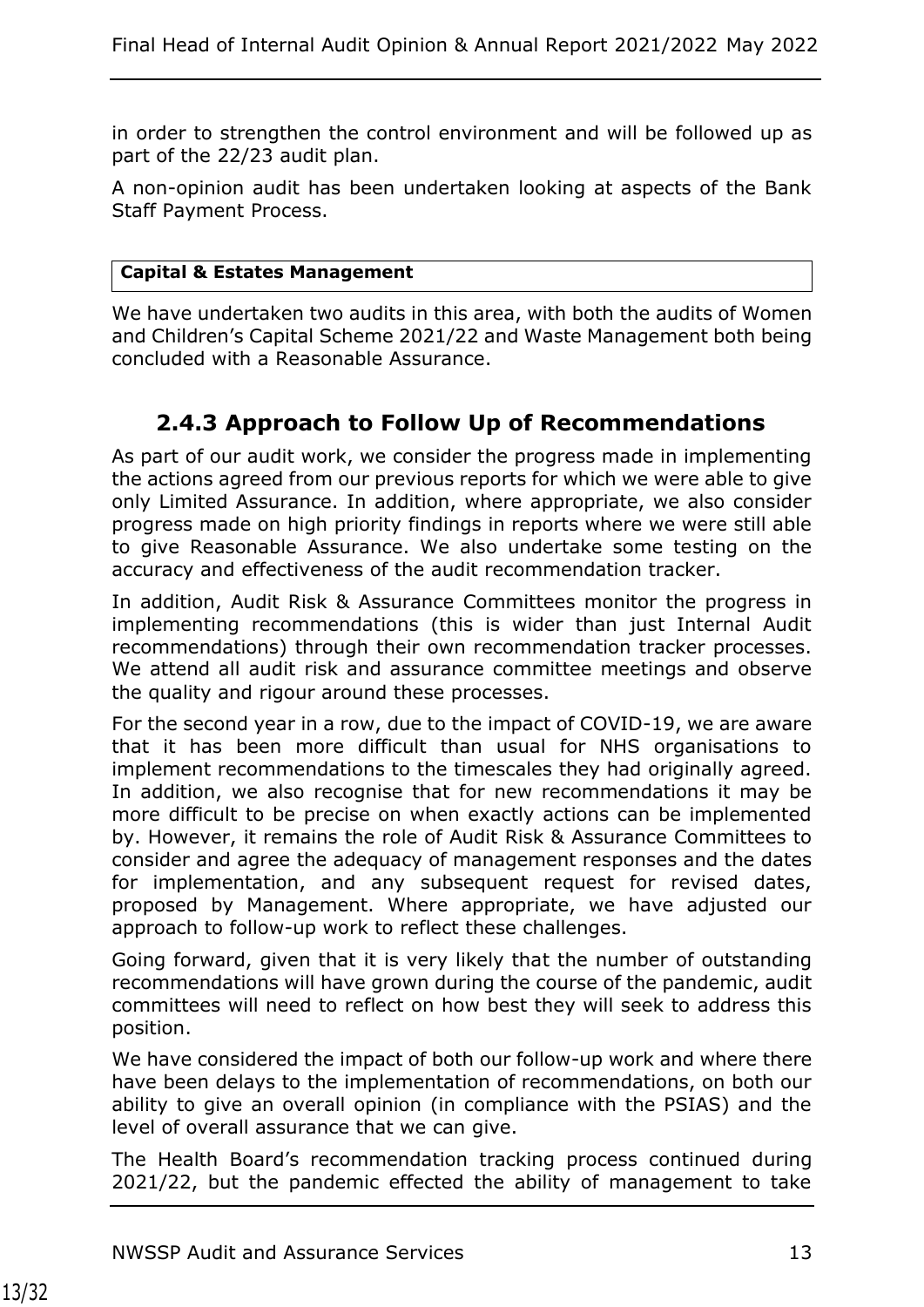forward recommendations in some areas. The Audit Risk & Assurance Committee have been updated during the year about the ongoing position of recommendations implemented and the level of recommendations still to be actioned.

From the specific follow up audits undertaken in 2021/22, it was identified that progress had been made by management in implementing recommendations from both the Mental Health PAS and Use of Consultancy audits with an improved assurance rating given. However, limited progress was seen with the progression of some recommendations associated with Records management. Internal Audit has also undertaken work with the Health Board's Risk & Assurance team to review outstanding recommendations.

## **2.4.4 Limitations to the Audit Opinion**

Internal control, no matter how well designed and operated, can provide only reasonable and not absolute assurance regarding the achievement of an organisation's objectives. The likelihood of achievement is affected by limitations inherent in all internal control systems.

As mentioned above the scope of the audit opinion is restricted to those areas which were the subject of audit review through the performance of the risk-based Internal Audit plan. In accordance with auditing standards, and with the agreement of senior management and the Board, Internal Audit work is deliberately prioritised according to risk and materiality. Accordingly, the Internal Audit work and reported outcomes will bias towards known weaknesses as a driver to improve governance risk management and control. This context is important in understanding the overall opinion and balancing that across the various assurances which feature in the Annual Governance Statement.

Caution should be exercised when making comparisons with prior years. Audit coverage will vary from year to year based upon risk assessment and cyclical coverage on key control systems. In addition, the impact of COVID-19 on this year's (and to an extent last year's) programme makes any comparison even more difficult.

## **2.4.5 Period covered by the Opinion**

Internal Audit provides a continuous flow of assurance to the Board and, subject to the key financials and other mandated items being completed inyear, the cut-off point for annual reporting purposes can be set by agreement with management. To enable the Head of Internal Audit opinion to be better aligned with the production of the Annual Governance Statement a pragmatic cut-off point has been applied to Internal Audit work in progress.

By previous agreement with the Health Board, audit work reported to draft stage has been included in the overall assessment, with all other work in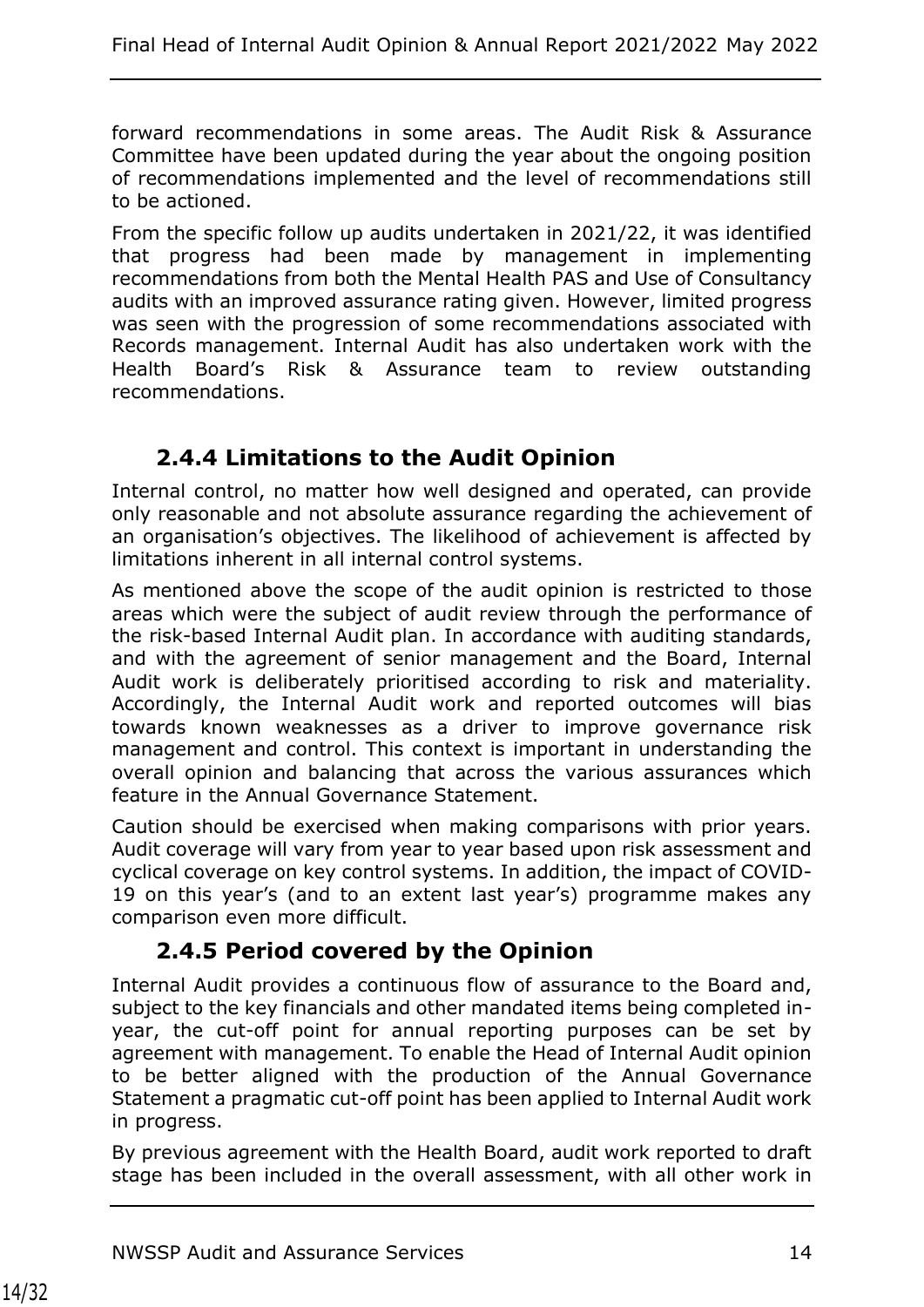progress rolled-forward and reported within the overall opinion for next year.

The majority of audit reviews will relate to the systems and processes in operation during 2021/22 unless otherwise stated and reflect the condition of internal controls pertaining at the point of audit assessment.

Follow-up work will provide an assessment of action taken by management on recommendations made in prior periods and will therefore provide a limited scope update on the current condition of control and a measure of direction of travel.

There are some specific assurance reviews which remain relevant to the reporting of the organisation's Annual Report required to be published after the year end. Where required, any specified assurance work would be aligned with the timeline for production of the Health Board's Annual Report and accordingly will be completed and reported to management and the Audit & Risk Assurance Committee subsequent to this Head of Internal Audit Opinion. However, the Head of Internal Audit's assessment of arrangements in these areas would be legitimately informed by drawing on the assurance work completed as part of this current year's plan.

## <span id="page-14-0"></span>**2.5 Required Work**

Please note that following discussions with Welsh Government we were not mandated to audit any areas in 2021/22.

## <span id="page-14-1"></span>**2.6 Statement of Conformance**

The Welsh Government determined that the Public Sector Internal Audit Standards (PSIAS) would apply across the NHS in Wales from 2013/14.

The provision of professional quality Internal Audit is a fundamental aim of our service delivery methodology and compliance with PSIAS is central to our audit approach. Quality is controlled by the Head of Internal Audit on an ongoing basis and monitored by the Director of Audit & Assurance. The work of Internal Audit is also subject to an annual assessment by Audit Wales. In addition, at least once every five years, we are required to have an External Quality Assessment. This was undertaken by the Chartered Institute of Internal Auditors (IIA) in February and March 2018. The IIA concluded that NWSSP's Audit & Assurance Services conforms with all 64 fundamental principles and 'it is therefore appropriate for NWSSP Audit & Assurance Services to say in reports and other literature that it conforms to the IIA's professional standards and to PSIAS.'

The NWSSP Audit and Assurance Services can assure the Audit & Risk Committee that it has conducted its audit at Health Board in conformance with the Public Sector Internal Audit Standards for 2021/22.

Our conformance statement for 2021/22 is based upon: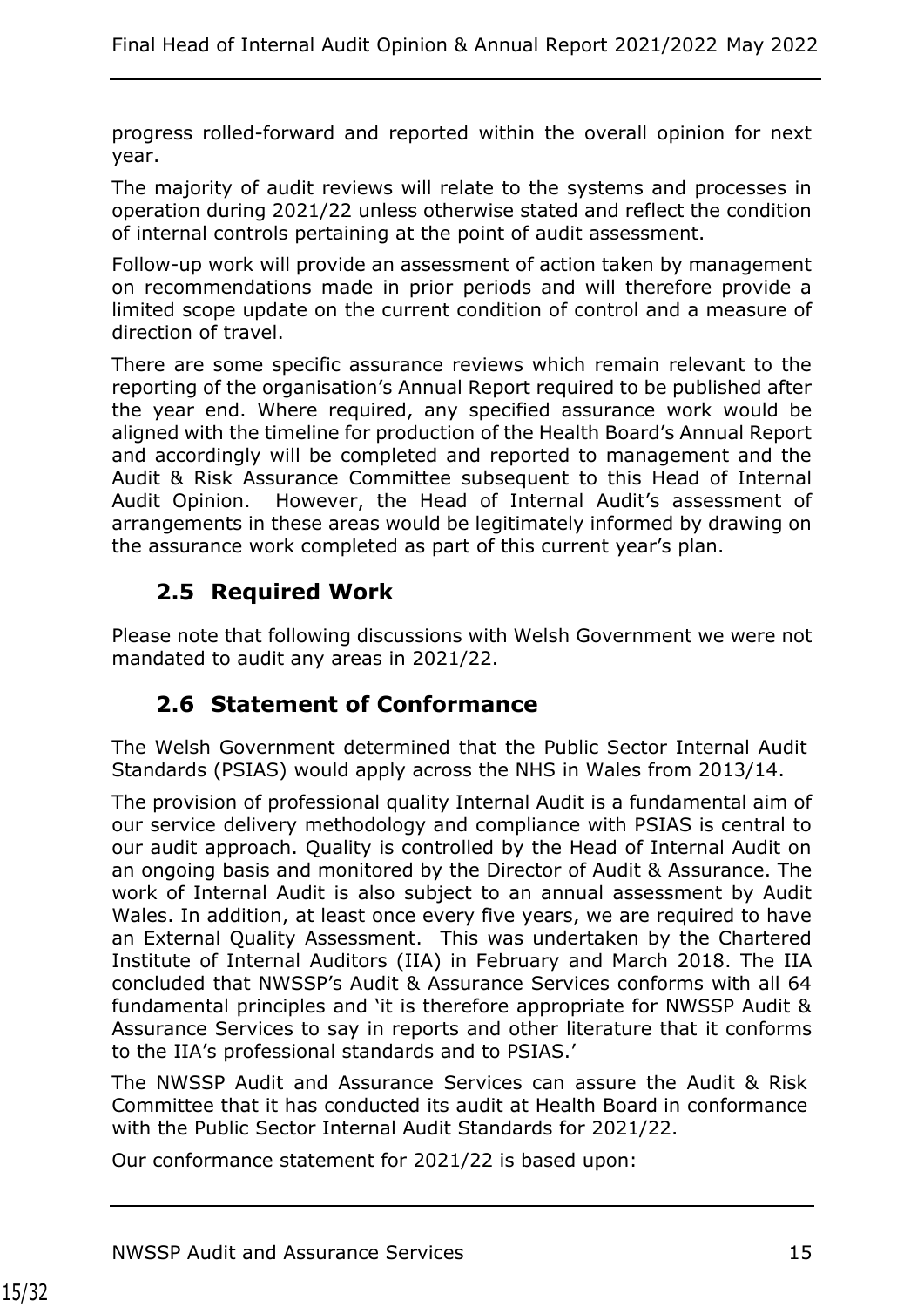- the results of our internal Quality Assurance and Improvement Programme (QAIP) for 2021/22 which will be reported formally in the Summer of 2022; and
- the results of the work completed by Audit Wales.

We have set out, in **Appendix A**, the key requirements of the Public Sector Internal Audit Standards and our assessment of conformance against these requirements. The full results and actions from our QAIP will be included in the 2021/22 QAIP report. There are no significant matters arising that need to be reported in this document.

## <span id="page-15-0"></span>**2.7 Completion of the Annual Governance Statement**

While the overall Internal Audit opinion will inform the review of effectiveness for the Annual Governance Statement, the Accountable Officer and the Board need to take into account other assurances and risks when preparing their statement. These sources of assurances will have been identified within the Board's own performance management and assurance framework and will include, but are not limited to:

- direct assurances from management on the operation of internal controls through the upward chain of accountability;
- internally assessed performance against the Health & Care Standards;
- results of internal compliance functions including Local Counter-Fraud, Post Payment Verification, and risk management;
- reported compliance via the Welsh Risk Pool regarding claims standards and other specialty specific standards reviewed during the period; and
- reviews completed by external regulation and inspection bodies including Audit Wales and Healthcare Inspectorate Wales.

## <span id="page-15-1"></span>**3. OTHER WORK RELEVANT TO THE HEALTH BOARD**

As our internal audit work covers all NHS Wales organisations there are a number of audits that we undertake each year which, while undertaken formally as part of a particular health organisation's audit programme, will cover activities relating to other Health bodies. These are set about below, with relevant comments and opinions attached, and relate to work at:

- NHS Wales Shared Services Partnership;
- Digital Health & Care Wales;
- Welsh Health Specialised Services Committee; and
- Emergency Ambulance Services Committee.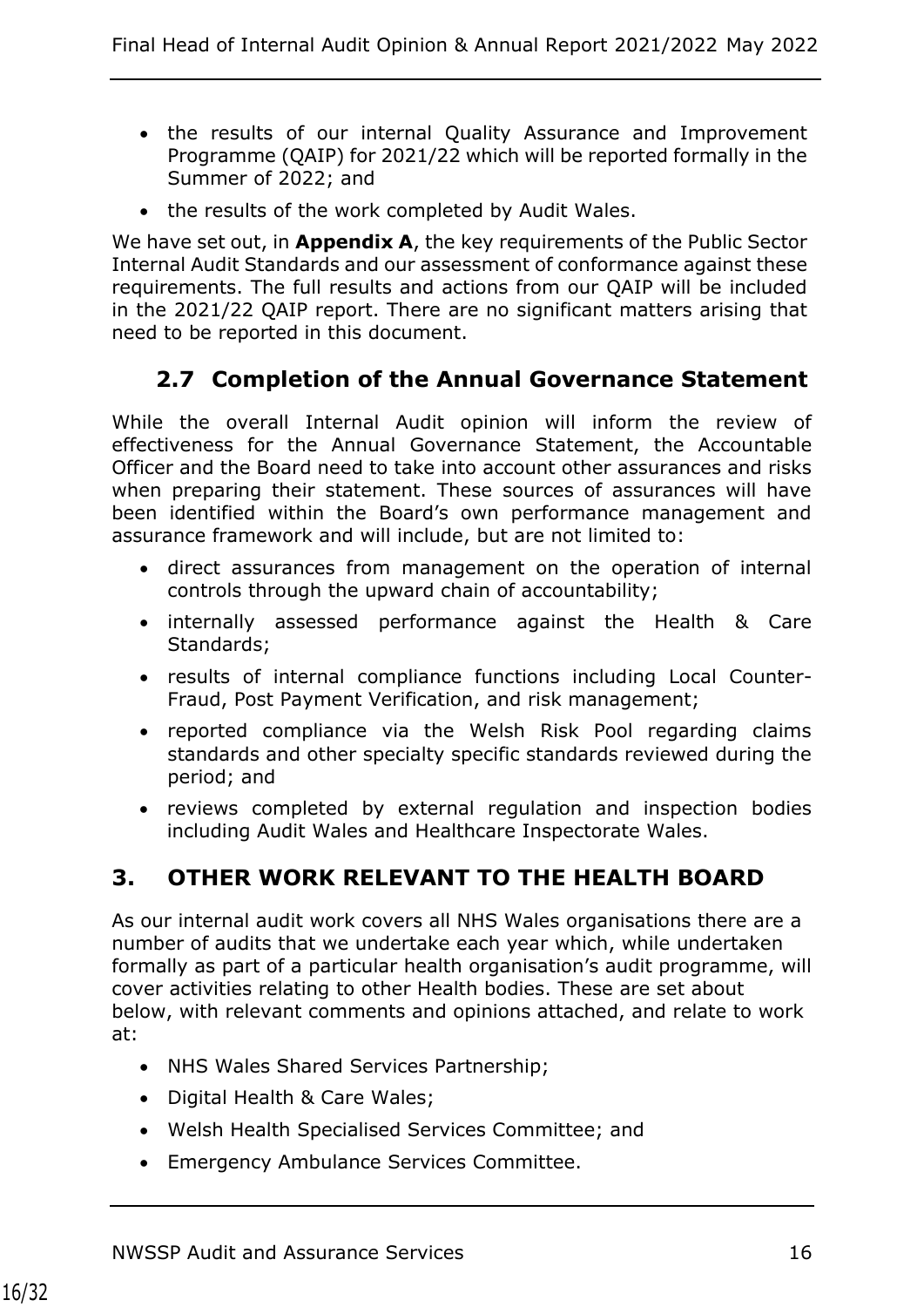#### **NHS Wales Shared Services Partnership (NWSSP)**

As part of the internal audit programme at NHS Wales Shared Services Partnership (NWSSP), a hosted body of Velindre University NHS Trust, a number of audits were undertaken which are relevant to the Health Board. These audits of the financial systems operated by NWSSP, processing transactions on behalf of the Health Board, derived the following opinion ratings:

| Audit                                                                                                             | Opinion     | <b>Outline Scope</b>                                                                                                                                                                                |
|-------------------------------------------------------------------------------------------------------------------|-------------|-----------------------------------------------------------------------------------------------------------------------------------------------------------------------------------------------------|
| Procure to Pay (P2P)                                                                                              | Reasonable  | purpose of the audit<br>The<br>review was to evaluate and<br>determine the adequacy of the<br>systems and controls in place<br>over the management of the<br>NWSSP Procure to Pay (P2P)<br>service. |
| Payroll                                                                                                           | Reasonable  | The overall objective of this<br>audit was to evaluate and<br>determine the adequacy of the<br>systems and controls in place<br>for the management of Payroll<br>Services.                          |
| Primary Care Services - Medical<br>(GMS), Pharmaceutical (GPS),<br>Dental (GDS), and Ophthalmic<br>(GOS) Services | Substantial | The overall objective of the<br>review was to evaluate and<br>determine the adequacy of<br>controls in place to administer<br>timely and accurate payments<br>to primary care contractors           |

Please note that other audits of NWSSP activities are undertaken as part of the overall NWSSP internal audit programme. The overall Head of Internal Audit Opinion for NWSSP is Reasonable Assurance.

## **Digital Health & Care Wales (DHCW)**

As part of the internal audit programme at DHCW, a Special Health Authority that started operating from 1 April 2021, a number of audits were undertaken which are relevant to the Health Board. These audits derived the following opinion ratings:

| Audit <sup>1</sup>                          | <b>Opinion</b> | Outline Scope                                                                                                                                                              |
|---------------------------------------------|----------------|----------------------------------------------------------------------------------------------------------------------------------------------------------------------------|
| Welsh<br>Information<br>Radiology<br>System | Reasonable     | To provide assurance over the<br>adequacy of the processes in<br>place in DHCW for<br>the<br>management of the WRIS and the<br>data within it.                             |
| Data Centre Transition                      | Substantial    | To evaluate and determine the<br>adequacy of the processes in<br>place in DHCW for<br>the<br>management of the Data Centre<br>move and the current Data Centre<br>Service. |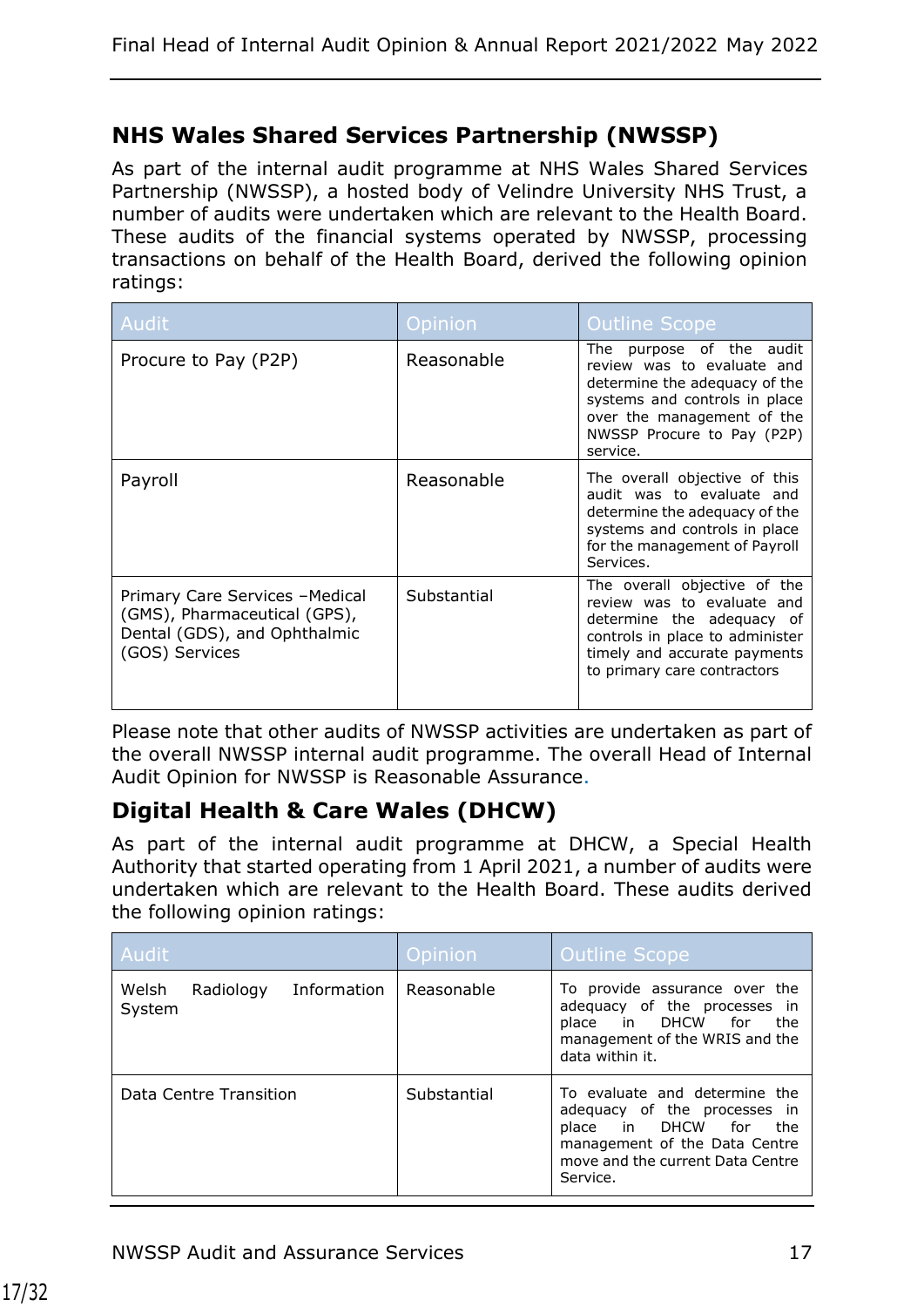| Data Analytics (Information)         | Reasonable  | To provide assurance to DHCW<br>that arrangements are in place to<br>enable NHS Wales to maximise<br>the use of analytics in an<br>appropriate and secure manner.                                                               |
|--------------------------------------|-------------|---------------------------------------------------------------------------------------------------------------------------------------------------------------------------------------------------------------------------------|
| System Development                   | Reasonable  | To provide assurance over the<br>adequacy of the processes in<br>place in DHCW for securely<br>developing and maintaining<br>applications for NHS Wales.                                                                        |
| <b>GP System Procurement Project</b> | Substantial | To provide assurance over the GP<br>System Procurement project to<br>ensure that appropriate project<br>governance is in place, that<br>stakeholders are fully engaged<br>and that there is clarity over costs<br>and benefits. |

Please note that other audits of DHCW activities are undertaken as part of the overall DHCW internal audit programme. The overall Head of Internal Audit Opinion for DHCW is Reasonable Assurance.

## **Welsh Health Specialised Services Committee (WHSSC) and Emergency Ambulance Services Committee (EASC)**

The work at both the Welsh Health Specialist Services Committee (WHSSC) and the Emergency Ambulance Services Committee (EASC) is undertaken as part of the Cwm Taf Morgannwg internal audit plan. These audits are listed below and derived the following opinion ratings:

| Audit                                                              | Opinion     | <b>Outline Scope</b>                                                                                                                                                                                                                                                                    |
|--------------------------------------------------------------------|-------------|-----------------------------------------------------------------------------------------------------------------------------------------------------------------------------------------------------------------------------------------------------------------------------------------|
| WHSSC - Risk management                                            | Reasonable  | To evaluate and determine the<br>adequacy of the systems and<br>controls in place in relation to risk<br>management.                                                                                                                                                                    |
| WHSSC - Cancer and blood<br>services                               | Substantial | To evaluate and determine the<br>adequacy of the systems and<br>controls in place for the Cancer<br>and Blood Programme.                                                                                                                                                                |
| WHSSC - All Wales Positron<br>Emission Tomography (PET)<br>Service | Reasonable  | To evaluate the oversight and<br>delivery of the PET programme<br>and to determine the adequacy of<br>the systems and controls put in<br>place by WHSSC. The audit also<br>examined the arrangements in<br>at WHSSC to<br>place<br>obtain<br>assurances from the resulting<br>projects. |
| EASC - Governance<br>arrangements                                  | Reasonable  | To evaluate and determine the<br>adequacy of the governance<br>arrangements in place with a<br>focus<br>the<br>on<br>governance                                                                                                                                                         |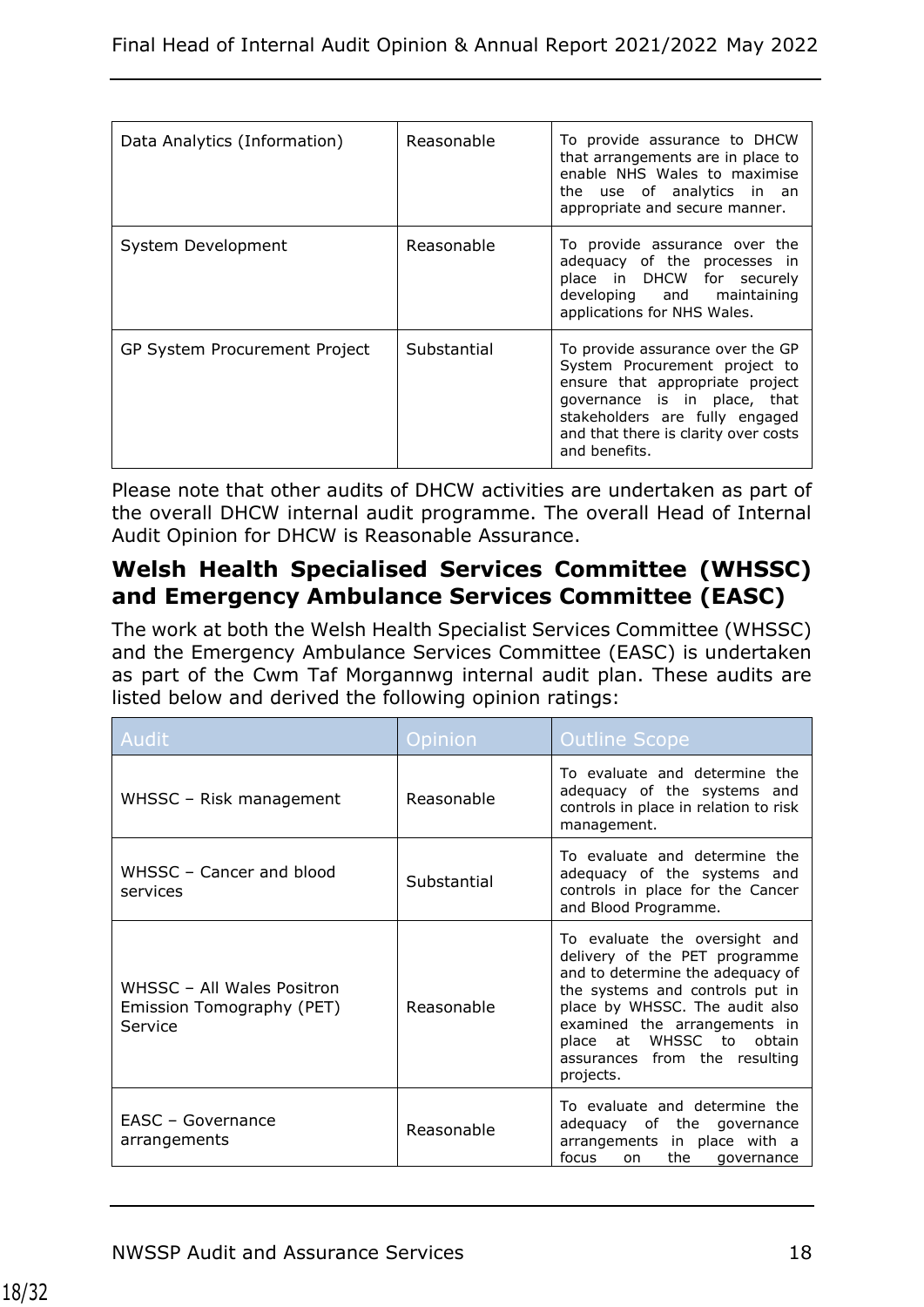| framework and the mechanisms |
|------------------------------|
| of committees and groups.    |

Full details of the NWSSP audits are included in the NWSSP Head of Internal Audit Opinion and Annual Report and are summarised in the Velindre NHS Trust Head of Internal Audit Opinion and Annual Report. DHCW audits are summarised in the DHCW Head of Internal Audit Opinion and Annual Report, and the WHSSC and EASC audits are summarised in the Cwm Taf Morgannwg University Health Board Head of Internal Audit Opinion and Annual Report.

### <span id="page-18-1"></span><span id="page-18-0"></span>**4. DELIVERY OF THE INTERNAL AUDIT PLAN**

#### **4.1 Performance against the Audit Plan**

The Internal Audit Plan has been delivered substantially in accordance with the schedule agreed with the Audit & Risk Assurance Committee, subject to changes agreed as the year progressed. Regular audit progress reports have been submitted to the Audit & Risk Assurance Committee during the year. Audits that remain to be reported but are reflected within this Annual Report will be reported alongside audits from the 2022/23 operational audit plan.

The revised audit plan approved by the Committee in April 2021 contained 37 planned reviews. Changes have been made to the plan with eight audits added and ten deferred/cancelled. All these changes have been reported to and approved by the Audit & Risk Assurance Committee. As a result of these agreed changes, we have delivered 35 audits.

The assignment status summary is reported at section 5.

In addition, we may respond to requests for advice and/or assistance across a variety of business areas across the Health Board. This advisory work, undertaken in addition to the assurance plan, is permitted under the standards to assist management in improving governance, risk management and control. This activity is reported during the year within our progress reports to the Audit & Risk Assurance Committee.

#### **4.2 Service Performance Indicators**

<span id="page-18-2"></span>In order to monitor aspects of the service delivered by Internal Audit, a range of service performance indicators have been developed, as are set out for 2021/22 in the table below.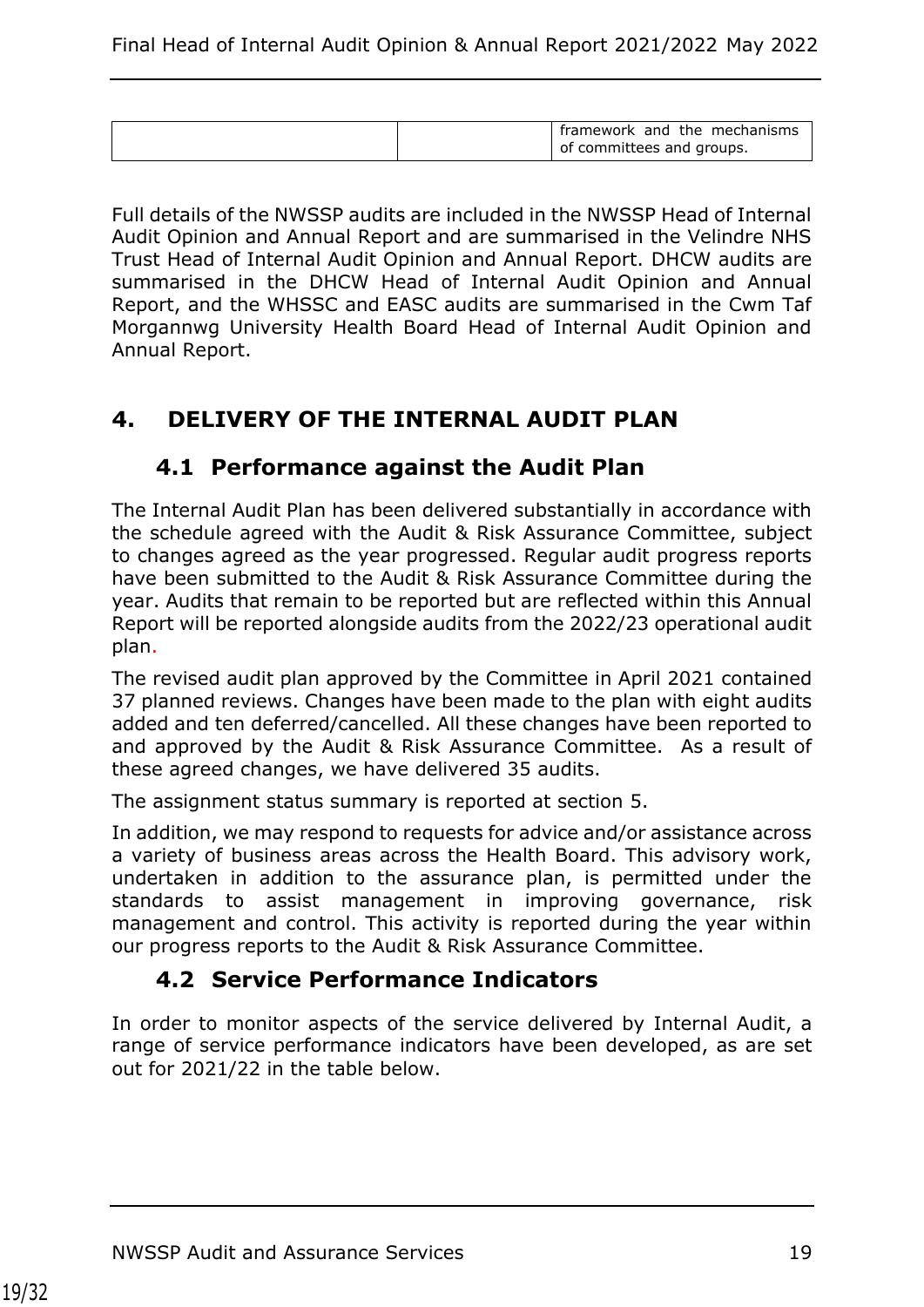| <b>Indicator</b><br><b>Reported to</b><br><b>NWSSP Audit</b><br><b>Committee</b>                              | <b>Status</b>    | <b>Actual</b> | <b>Target</b> | <b>Red</b>           | <b>Amber</b>                     | Green      |
|---------------------------------------------------------------------------------------------------------------|------------------|---------------|---------------|----------------------|----------------------------------|------------|
| <b>Operational Audit</b><br>Plan agreed for<br>2021/22                                                        | G                | April         | By 30<br>June | <b>Not</b><br>agreed | Draft plan                       | Final plan |
| <b>Total</b><br>assignments<br>reported against<br>adjusted plan for<br>2021/22                               | $\boldsymbol{G}$ | 100%          | 100%          | v > 20%              | $10\% < v < 20$<br>$\frac{0}{0}$ | v < 10%    |
| Report<br>turnaround: time<br>from fieldwork<br>completion to<br>draft reporting<br>[10 working<br>days]      | G                | 94%           | 80%           | v > 20%              | $10\% < v < 20$<br>$\frac{0}{0}$ | v < 10%    |
| Report<br>turnaround: time<br>taken for<br>management<br>response to draft<br>report [15<br>working days]     | G                | 100%          | 80%           | v > 20%              | $10\% < v < 20$<br>$\%$          | v < 10%    |
| Report<br>turnaround: time<br>from<br>management<br>response to issue<br>of final report [10<br>working days] | G                | 100%          | 80%           | v > 20%              | $10\% < v < 20$<br>$\frac{0}{0}$ | v < 10%    |

## <span id="page-19-0"></span>**5. RISK BASED AUDIT ASSIGNMENTS**

The overall opinion provided in Section 1 and our conclusions on individual assurance domains is limited to the scope and objectives of the reviews we have undertaken, detailed information on which has been provided within the individual audit reports.

## <span id="page-19-1"></span>**5.1 Overall summary of results**

In total 35 audit (one tba) reviews were reported during the year. Figure 2 below presents the assurance ratings and the number of audits derived for each.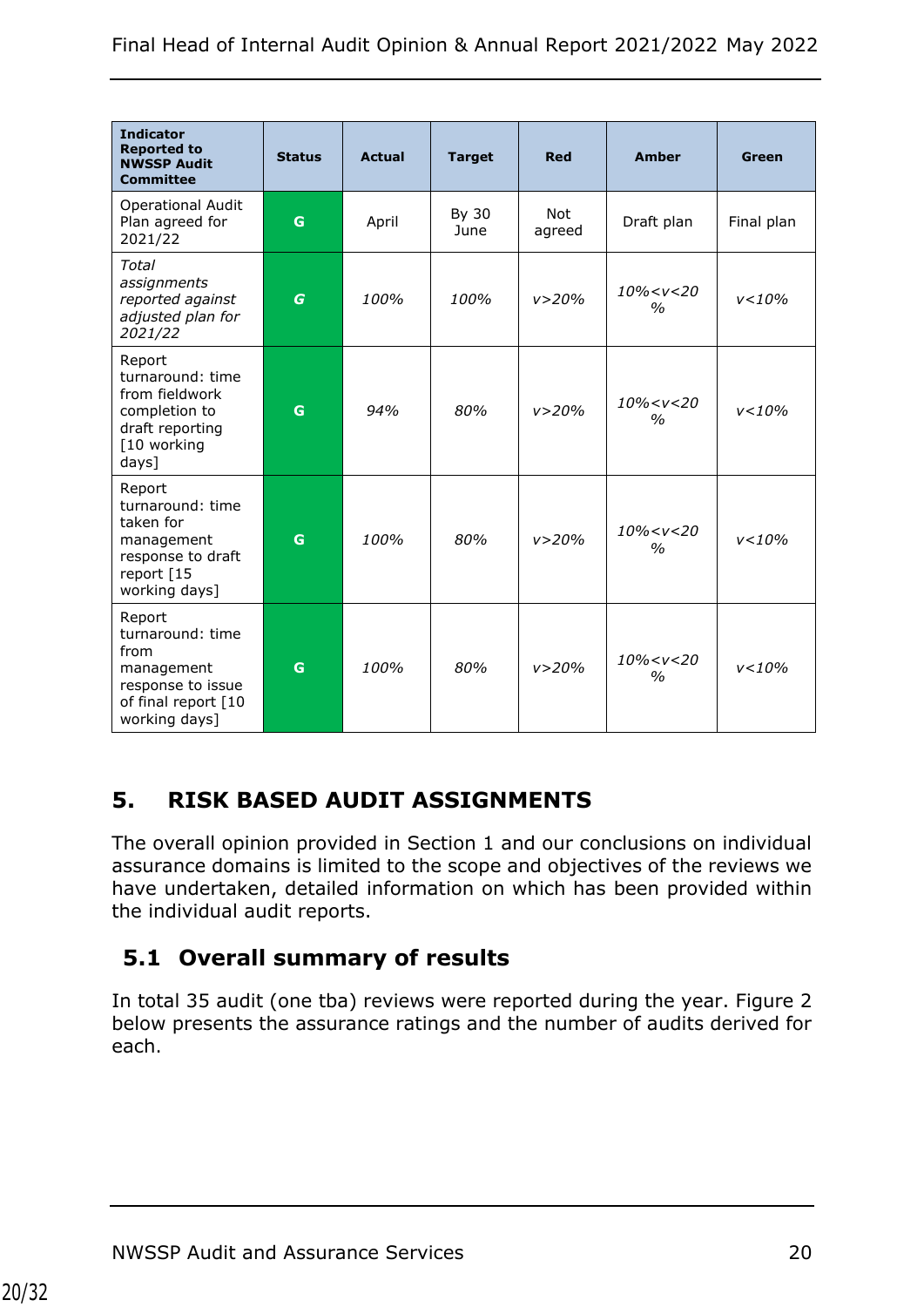

**Figure 2 Summary of audit ratings**

Figure 2 above does not include the audit ratings for the reviews undertaken at NWSSP, EASC, WHSSC and DHCW.

The assurance ratings and definitions used for reporting audit assignments are included in **Appendix B**.

In addition to the above, there were several audits which did not proceed following preliminary planning and agreement with management. In some cases, the impact of COVID-19 was the reason for the deferral or cancellation and in other cases, it was recognised that there was action required to address issues and/or risks already known to management and an audit review at that time would not add additional value. These audits are documented in section 5.7.

The following sections provide a summary of the scope and objective for each assignment undertaken within the year along with the assurance rating.

## <span id="page-20-0"></span>**5.2 Substantial Assurance (Green)**



In the following review areas, the Board can take **substantial assurance** that arrangements to secure governance, risk management and internal control are suitably designed and applied effectively. Those few matters that may require attention are compliance or advisory in nature with low impact on residual risk exposure.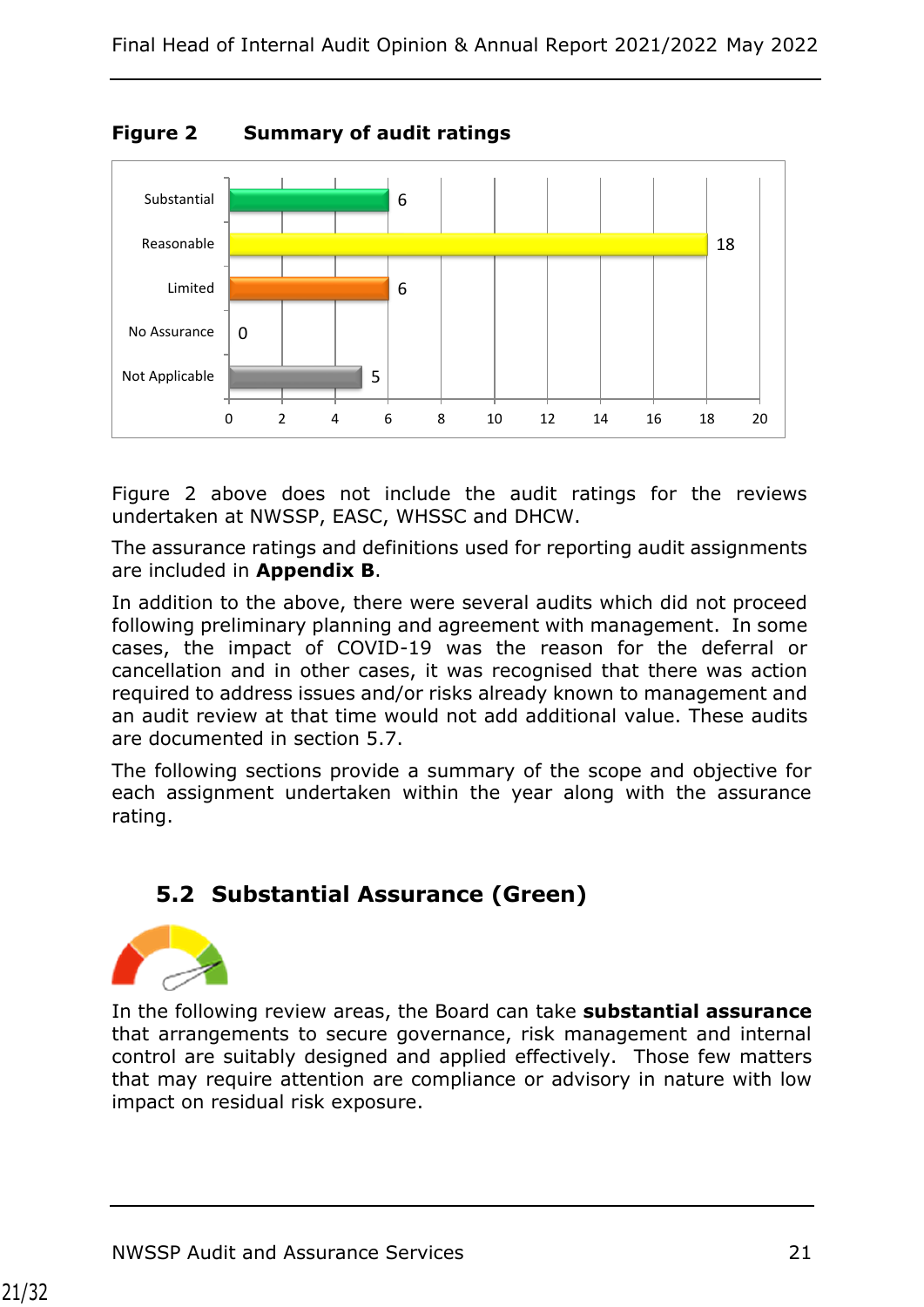| <b>Review Title</b>                                                       | Objective                                                                                                                                                                                                                                                                                                              |
|---------------------------------------------------------------------------|------------------------------------------------------------------------------------------------------------------------------------------------------------------------------------------------------------------------------------------------------------------------------------------------------------------------|
| IT Back Ups                                                               | The purpose of the review is to provide assurance<br>that a process is in place for ensuring that adequate<br>plans exist, which are followed for the routine<br>backup of systems or critical data and for the<br>recovery of these items after an interruption of<br>processing.                                     |
| <b>Workforce Planning</b>                                                 | The purpose of the review was to evaluate and<br>determine the adequacy of the systems and controls<br>in place within the Health Board for the development<br>and management of the Workforce Plan                                                                                                                    |
| Performance<br>Management<br>&<br>Reporting                               | The purpose of this audit review is to provide<br>assurance to the Health Board of the the quality of<br>information and effectiveness of the arrangements<br>in place for the monitoring and reporting<br>0f<br>performance.                                                                                          |
| <b>NIS Directives</b>                                                     | the<br>Review<br>arrangements<br>in<br>place<br>for<br>implementation of the NIS Directive in the Health<br>Board, including the Cyber Assessment Framework<br>improvement<br>$(CAF)$ ,<br>plan<br>and<br>overarching<br>governance.                                                                                   |
| Organisational Values & Staff<br>Wellbeing                                | The purpose of the review was to establish whether<br>appropriate arrangements are in<br>place for the<br>continued<br>monitoring<br>and<br>review<br>and<br>implementation of the Organisational Values and<br>Behaviours Framework and to evaluate adequacy of<br>assessment and response to Staff Wellbeing levels. |
| <b>Board</b><br><b>Risk</b><br>Management &<br><b>Assurance Framework</b> | To review the organisation-wide risk management<br>arrangements and the development of the board<br>assurance framework. This audit focused on the<br>corporate risk management arrangements including<br>corporate oversight of Directorate risks.                                                                    |

## <span id="page-21-0"></span>**5.3 Reasonable Assurance (Yellow)**



In the following review areas the Board can take **reasonable assurance**  that arrangements to secure governance, risk management and internal control are suitably designed and applied effectively. Some matters require management attention in either control design or operational compliance and these will have low to moderate impact on residual risk exposure until resolved.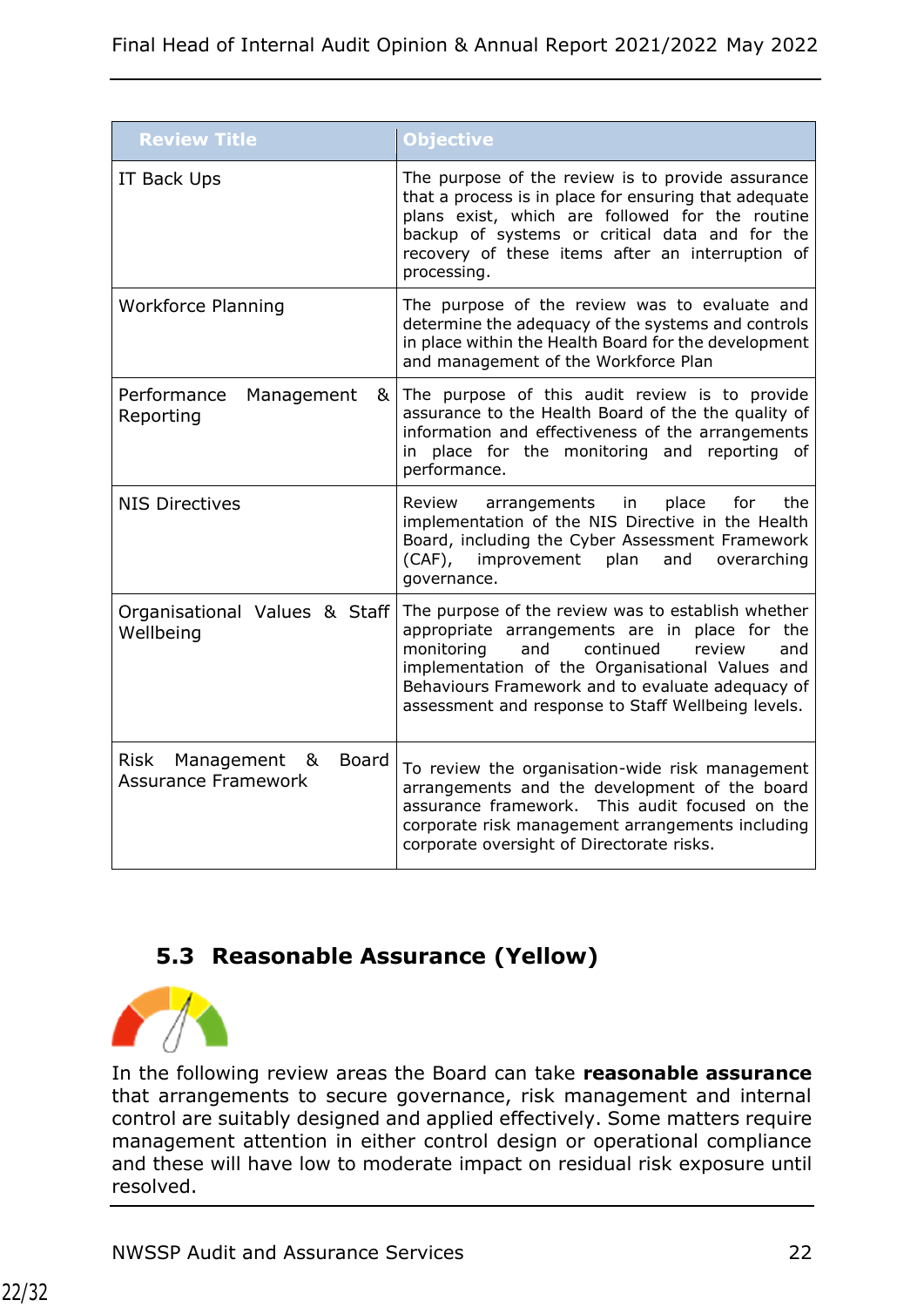| <b>Review Title</b>                                                                   | Objective                                                                                                                                                                                                                                            |
|---------------------------------------------------------------------------------------|------------------------------------------------------------------------------------------------------------------------------------------------------------------------------------------------------------------------------------------------------|
| <b>HTA Compliance</b>                                                                 | The purpose of the review is to establish whether<br>clear and appropriate arrangements are in place to<br>manage and monitor compliance with the Human<br>Tissue Act (HTA).                                                                         |
| <b>Single Tender Actions</b>                                                          | The purpose of the review is to establish whether<br>appropriate arrangements are in place for the use of<br>single tender actions.                                                                                                                  |
| Women & Child Health Directorate<br>Governance                                        | The purpose of the review is to establish whether the<br>Directorate<br>governance<br>structures<br>follow<br>the<br>principles set out in the Health Board's system of<br>assurance and support the management of key<br>risks.                     |
| <b>Medical Staff Recruitment</b>                                                      | The overall objective of this review is to establish<br>and evaluate the Health Board processes around<br>medical staff recruitment, particularly the efficiency<br>of recruiting new staff and the effectiveness of<br>onboarding procedures.       |
| Waiting List Risk Management                                                          | The purpose of this audit review is to provide<br>assurance to the Health Board of the processes<br>surrounding the management, co-ordination and<br>prioritisation of waiting lists in line with the national<br>standard.                          |
| Mental<br>Health<br>&<br>Learning<br>Directorate<br><b>Disabilities</b><br>Governance | The purpose of the review is to establish whether the<br>Directorate governance<br>structures<br>follow<br>the<br>principles set out in the Health Board's system of<br>assurance and support the management of key<br>risks.                        |
| Prince Phillip Hospital Directorate<br>Governance                                     | The purpose of the review is to establish whether the<br>Directorate governance<br>structures<br>the<br>follow<br>principles set out in the Health Board's system of<br>assurance and support the management of key<br>risks.                        |
| Planning Objectives and Recovery<br>Plan                                              | The overall objective of the review is to evaluate and<br>determine the adequacy of the systems and controls<br>in place within the Health Board for the development<br>and management of the Annual Recovery Plan and<br><b>Planning Objectives</b> |
| Therapies Directorate Governance                                                      | The purpose of the review is to establish whether the<br>follow<br>Directorate<br>structures<br>the<br>governance<br>principles set out in the Health Board's system of<br>assurance and support the management of key<br>risks.                     |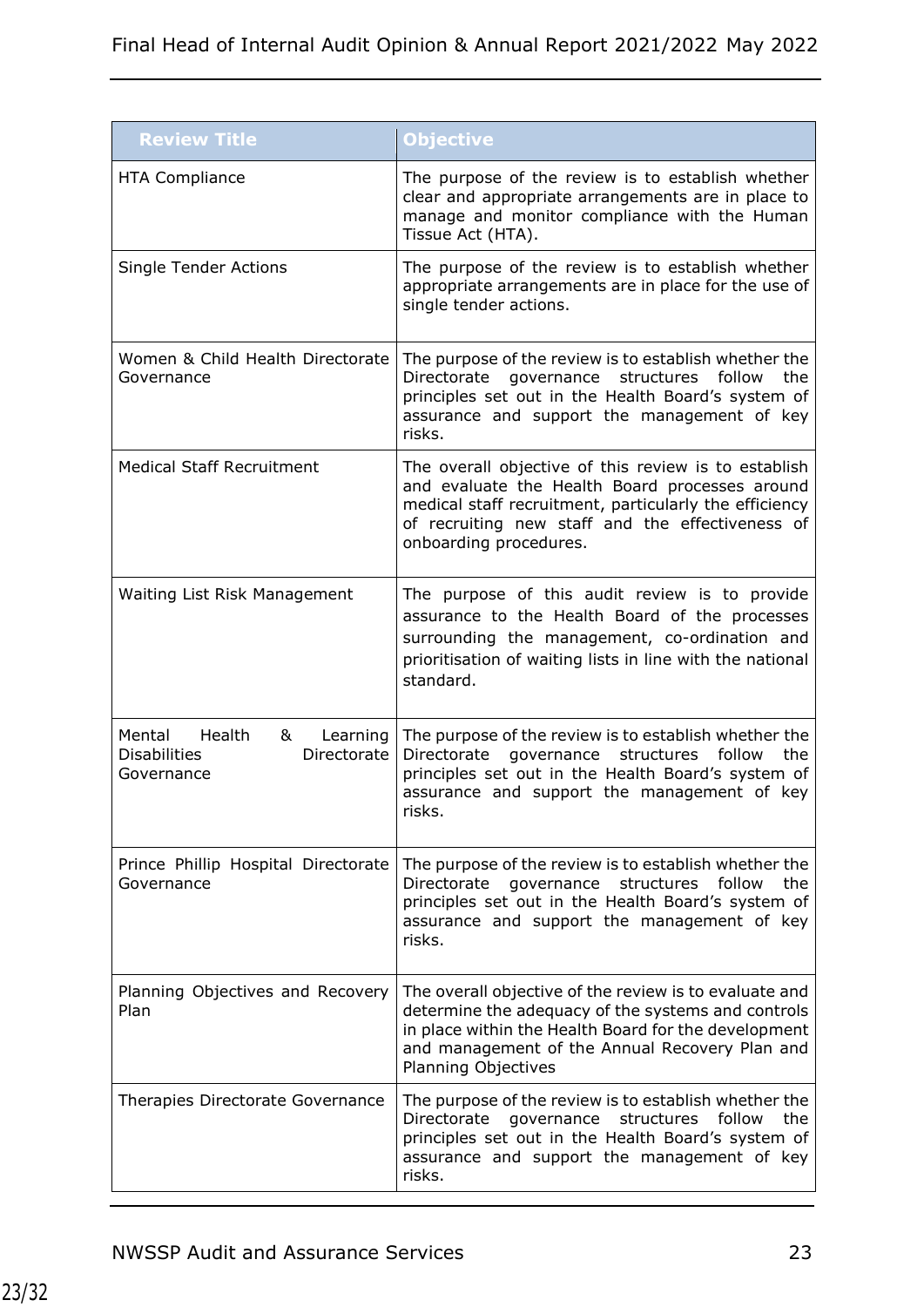| <b>Review Title</b>                           | Objective                                                                                                                                                                                                                 |
|-----------------------------------------------|---------------------------------------------------------------------------------------------------------------------------------------------------------------------------------------------------------------------------|
|                                               |                                                                                                                                                                                                                           |
| Financial Management & Reporting              | The purpose of this audit review is to provide<br>assurance to the Health Board of the effective<br>surrounding the<br>processes<br>management, co-<br>ordination, monitoring and reporting of budgets                    |
| IM&T MH PAS Follow up                         | To<br>in<br>implementing<br>progress<br>the<br>assess<br>recommendations arising from the 2021/22 internal<br>audit review which concluded Limited assurance.                                                             |
| Use of Consultancy Follow up                  | implementing<br>To:<br>progress<br>in<br>the<br>assess<br>recommendations arising from the 2021/22 internal<br>audit review which concluded Limited assurance,<br>for use of consultancy.                                 |
| Waste Management                              | The audit was undertaken to assess the UHB's<br>compliance with relevant waste<br>management<br>legislation and guidance, and progress towards<br>agreed national and local waste reduction targets.                      |
| <b>Primary Care Clusters</b>                  | The overall objective of this audit is to review<br>primary care cluster plans and arrangements in<br>place to monitor their delivery.                                                                                    |
| Women<br>Children<br>Capital<br>and<br>Scheme | The audit was undertaken to review the delivery and<br>management arrangements in place during 21/22 to<br>progress the Women & Children redevelopment<br>project at Glangwili Hospital.                                  |
| <b>Infection Prevention &amp; Control</b>     | Our review will focus on the arrangements in place<br>to manage the risks relating to IPC, including<br>compliance with social distancing and PPE<br>requirements.                                                        |
| Nurse Staffing Act                            | The objective of the review is to evaluate and<br>determine the adequacy of the systems and controls<br>in place within the Health Board for ensuring<br>compliance with the Nurse Staffing Level (Wales) Act<br>(NSLWA). |
| Partnership governance Follow up              | Follow up of Previous Limited Assurance report.                                                                                                                                                                           |

# <span id="page-23-0"></span>**5.4 Limited Assurance (Amber)**

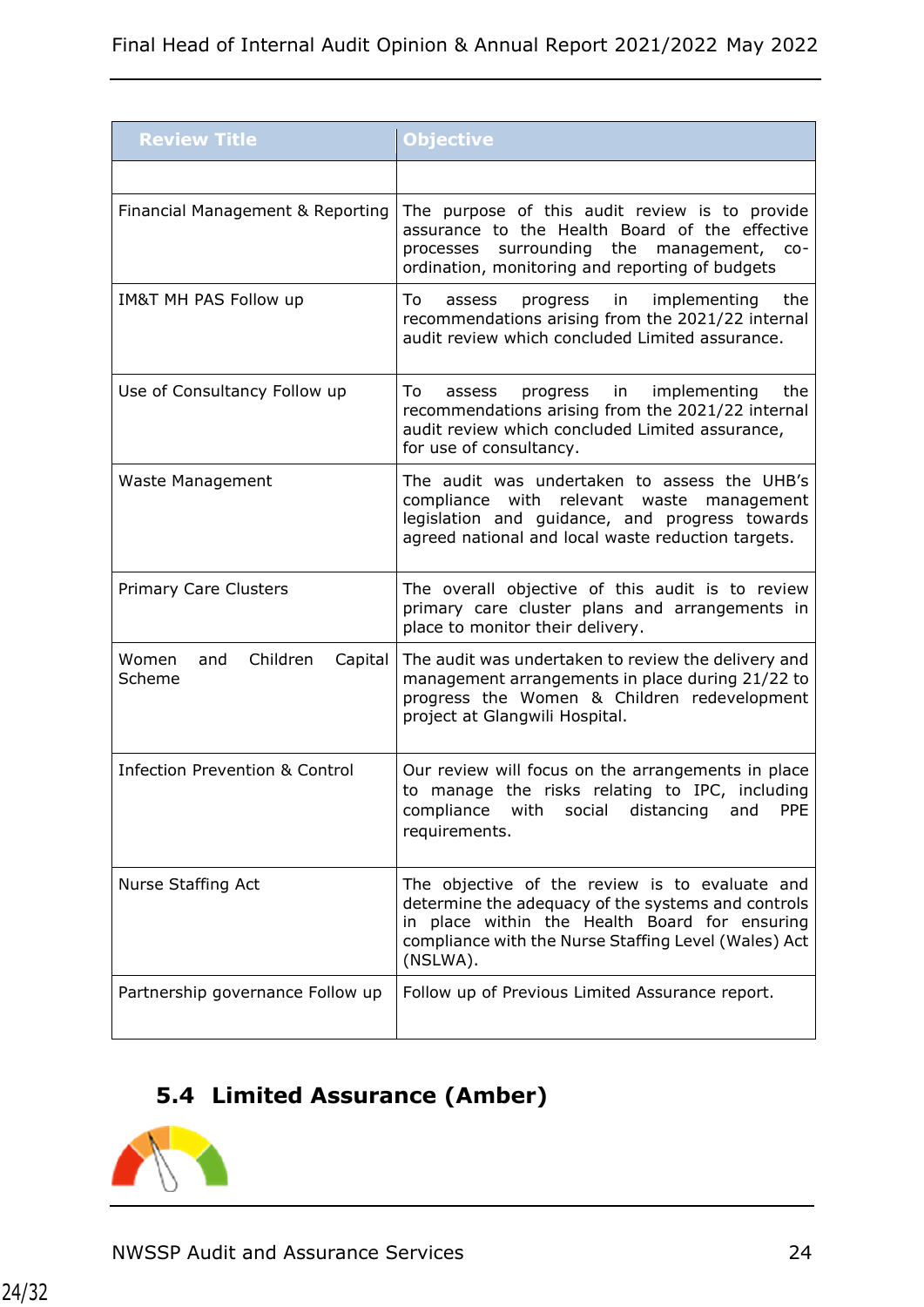In the following review areas the Board can take only **limited assurance**  that arrangements to secure governance, risk management and internal control, within those areas under review, are suitably designed and applied effectively. More significant matters require management attention with moderate impact on residual risk exposure until resolved.

<span id="page-24-0"></span>

| <b>Review Title</b>                                                   | <b>Objective</b>                                                                                                                                                                                                                                                          |
|-----------------------------------------------------------------------|---------------------------------------------------------------------------------------------------------------------------------------------------------------------------------------------------------------------------------------------------------------------------|
| Welsh Language Standards                                              | The purpose of the review was to establish whether<br>clear and appropriate arrangements are in place to<br>ensure the Health Board was compliant with the<br>Welsh Language Standards.                                                                                   |
| Use of Consultancy                                                    | The purpose of the review is to establish whether<br>appropriate arrangements are in place for the<br>and monitoring<br>appointment<br>of consultancy<br>services.                                                                                                        |
| IM&T<br>Mental<br>Health<br>Patient<br>Administration System (MH PAS) | Review<br>arrangements in<br>place<br>for<br>the<br>implementation of WPAS into MH&LD.                                                                                                                                                                                    |
| <b>Tritech Governance</b>                                             | The overall objective of the review was to evaluate<br>and determine the adequacy of the systems and<br>controls in place within the Health Board for<br>governance arrangements for the TriTech Institute                                                                |
| Non Clinical Temporary Staffing                                       | The purpose of the review is to establish whether<br>appropriate arrangements are in place for the<br>appointment and monitoring of temporary staffing<br>solutions.                                                                                                      |
| Prevention of Self Harm                                               | The purpose of the audit is to review the<br>arrangements in place for the prevention of self-<br>following several<br>improvement<br>harm<br>actions<br>identified by Health Inspectorate Wales (HIW) to<br>mitigate points of ligature risk within the Health<br>Board. |

## **5.5 No Assurance (Red)**



No reviews were assigned a 'no assurance' opinion.

## <span id="page-24-1"></span>**5.6 Assurance Not Applicable (Grey)**

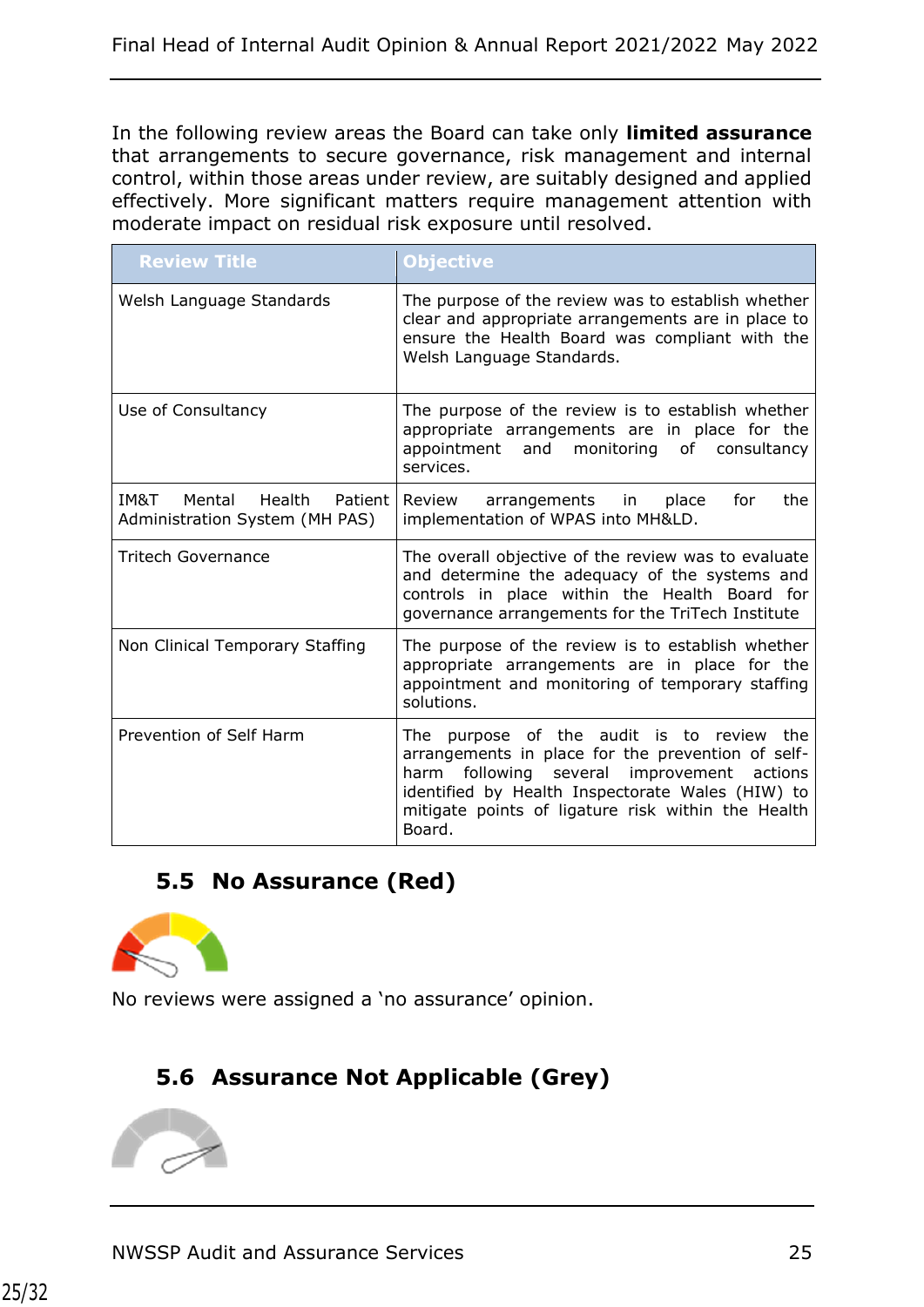The following reviews were undertaken as part of the audit plan and reported without the standard assurance rating indicator, owing to the nature of the audit approach. The level of assurance given for these reviews are deemed not applicable – these are reviews and other assistance to management, provided as part of the audit plan, to which the assurance definitions are not appropriate, but which are relevant to the evidence base upon which the overall opinion is formed.

| <b>Review Title</b>                          | <b>Objective</b>                                                                                                                                                                                                                                                                                                                   |
|----------------------------------------------|------------------------------------------------------------------------------------------------------------------------------------------------------------------------------------------------------------------------------------------------------------------------------------------------------------------------------------|
| Field Hospital Decommissioning               | The overall objective of the review is to assess the<br>arrangements in<br>place<br>to<br>the<br>manage<br>decommissioning of field hospitals.                                                                                                                                                                                     |
| Discharges                                   | The overall objective of the review is to assess the<br>'business-as-usual' discharge processes in place<br>across the three counties within Hywel Dda<br>University Health Board, and to ensure that robust<br>measures and controls have been established to<br>mitigate issues and risks arising from the COVID-19<br>pandemic. |
| Records Management                           | The overall objective of this review is to provide a<br>position statement highlighting ongoing work by the<br>organisation to improve Records Management<br>arrangements.                                                                                                                                                         |
| Bank Staff Overpayment                       | To review the root cause of the error and actions<br>taken to prevent reoccurrence.                                                                                                                                                                                                                                                |
| Blackline Financial Reconciliation<br>System | Non Opinion review of implemented reconciliation<br>system.                                                                                                                                                                                                                                                                        |

## **5.7 Deferred Audits**

Additionally, the following audits were deferred for the reasons outlined below. We have considered these reviews and the reason for their deferment when compiling the Head of Internal Audit Opinion. As there were audits deferred during the year, eight audits were added to the plan as a result of discussion with Management. These adjustment to the plan were subject to approval at the Audit & Risk Assurance Committee during the year.

| Review Title | <b>Comments</b>                                                                                             |
|--------------|-------------------------------------------------------------------------------------------------------------|
| Framework    | Quality & Safety Governance   Deferred due to operational service pressures as a<br>result of the pandemic. |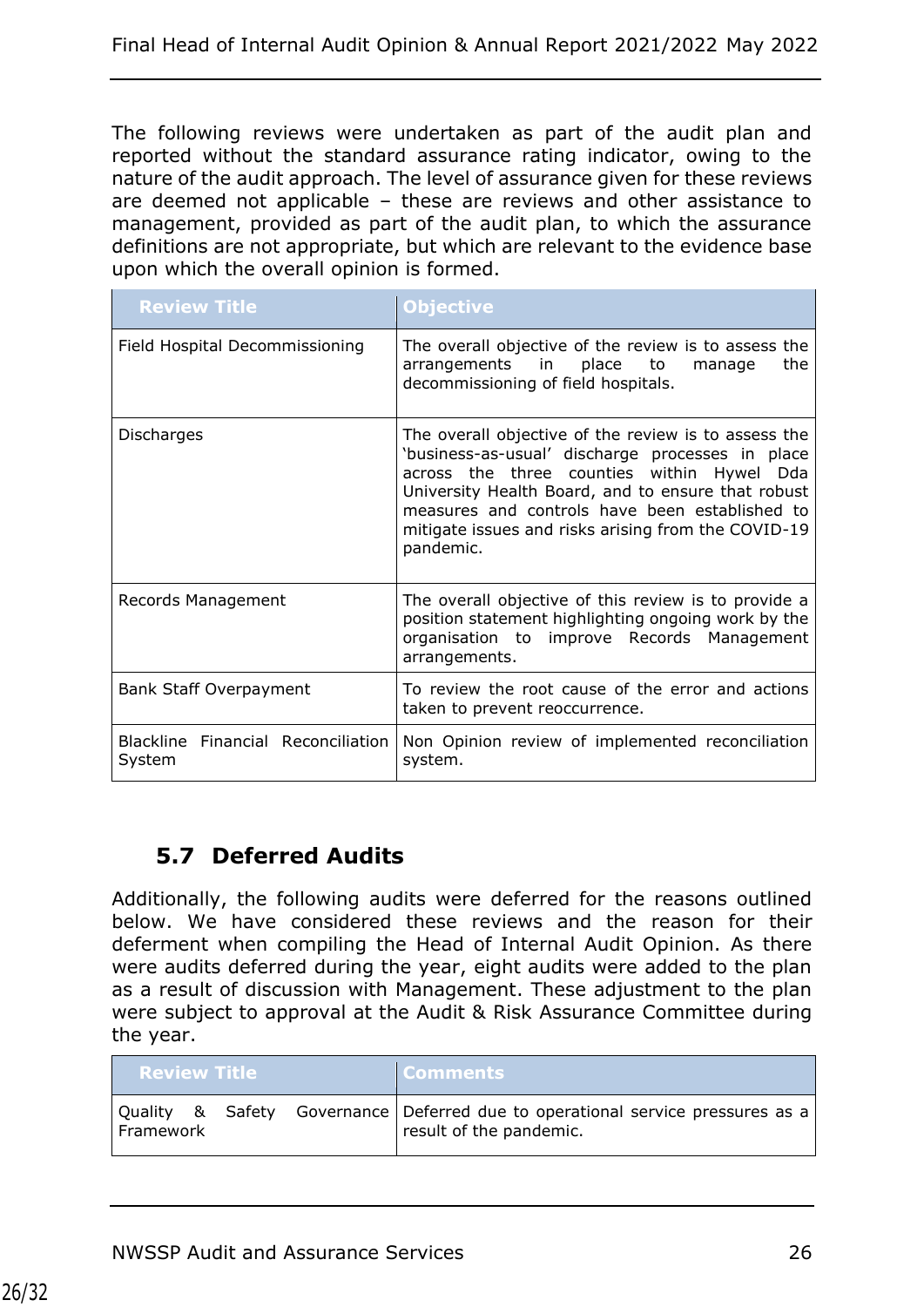| <b>Review Title</b>                            | Comments                                                                                                          |
|------------------------------------------------|-------------------------------------------------------------------------------------------------------------------|
| Restart of Elective Work / Planned<br>Recovery | Deferred due to operational service pressures as a<br>result of the pandemic.                                     |
| <b>Clinical Audit</b>                          | Deferred due to operational service pressures as a<br>result of the pandemic.                                     |
| <b>Public Health</b>                           | Deferred due to operational service pressures as a<br>result of the pandemic.                                     |
| Continuing Health Care                         | Deferred due to operational service pressures as a<br>result of the pandemic                                      |
| IT Infrastructure                              | Operational service pressures as a result of the<br>pandemic impacted on timescales for infrastructure<br>update. |
| Commissioning                                  | Deferred due to operational service pressures as a<br>result of the pandemic.                                     |
| Consultants Job Planning                       | Deferred due to operational service pressures as a<br>result of the pandemic.                                     |
| Decarbonisation                                | Deferred based on changes to national<br>deadlines and requirements.                                              |
| Falls                                          | Deferred due to operational service pressures as a<br>result of the pandemic.                                     |

#### <span id="page-26-0"></span>**6. ACKNOWLEDGEMENT**

In closing I would like to acknowledge the time and co-operation given by Directors and staff of the Health Board to support delivery of the Internal Audit assignments undertaken within the 2021/22 plan.

#### James Johns

Pennaeth yr Archwiliad Mewnol/Head of Internal Audit Gwasanaethau Archwilio a Sicrwydd/Audit and Assurance Services Partneriaeth Cydwasanaethau GIG Cymru/NHS Wales Shared Services Partnership May 2022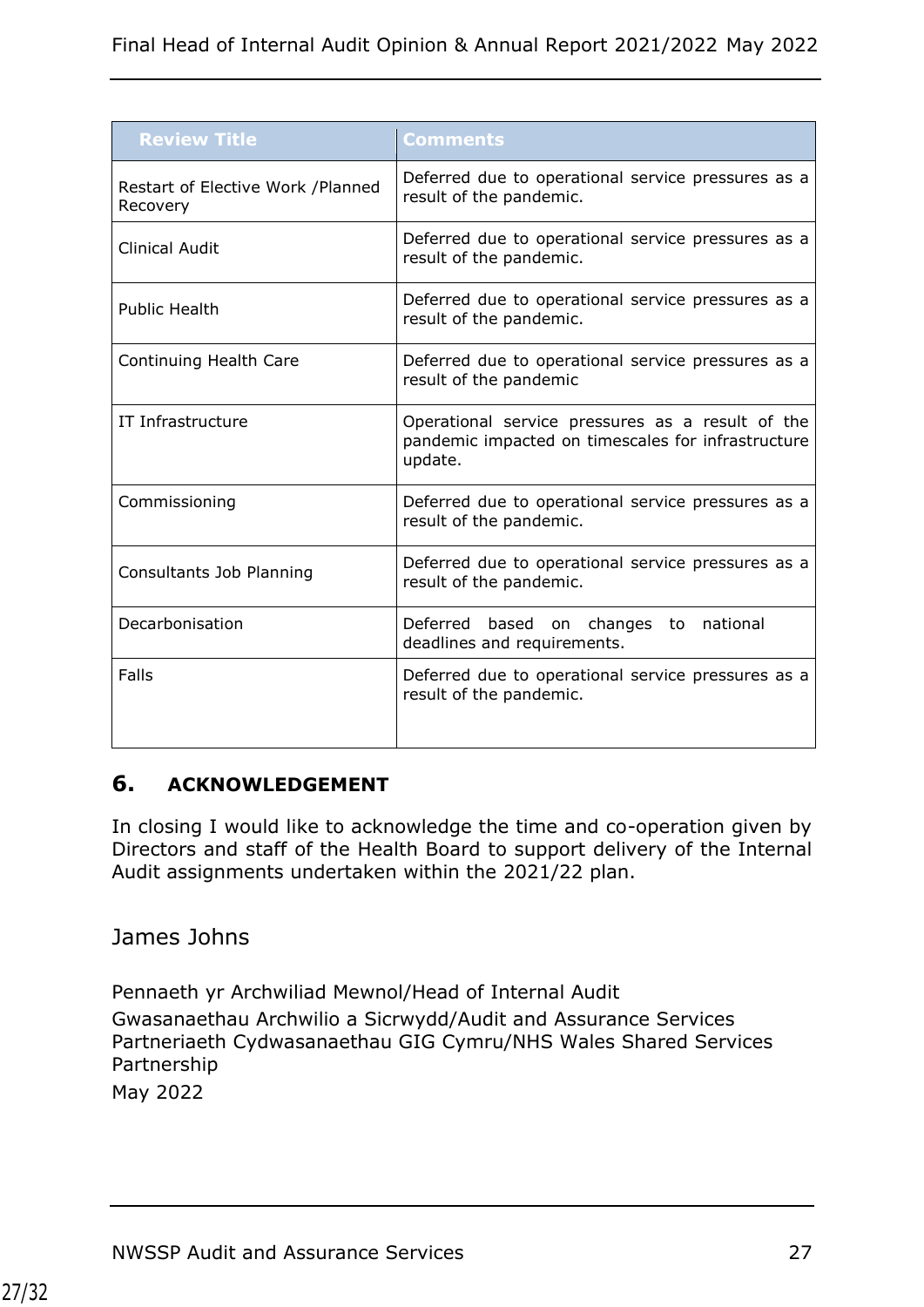| Appendix A                                                    |                                                                                                                                                                                                                                                                                                                                                                        |
|---------------------------------------------------------------|------------------------------------------------------------------------------------------------------------------------------------------------------------------------------------------------------------------------------------------------------------------------------------------------------------------------------------------------------------------------|
| <b>ATTRIBUTE STANDARDS</b>                                    |                                                                                                                                                                                                                                                                                                                                                                        |
| 1000 Purpose, authority<br>and responsibility                 | Internal Audit arrangements<br>are<br>derived ultimately from<br>the<br><b>NHS</b><br>organisation's Standing orders<br>and<br>Financial<br>Instructions.<br><b>These</b><br>arrangements are embodied<br>the<br>in<br>Internal Audit Charter adopted by the<br>Audit & Risk Assurance Committee on<br>an annual basis.                                                |
| 1100 Independence and<br>objectivity                          | Appropriate structures and reporting<br>arrangements are in place. Internal<br>Audit does not have any management<br>responsibilities. Internal audit staff are<br>required to declare any conflicts of<br>interests. The Head of Internal Audit<br>has direct access to the Chief Executive<br>and Audit & Risk Assurance Committee<br>chair.                         |
| <b>1200 Proficiency and due</b><br>professional care          | Staff are aware of the Public Sector<br>Internal Audit Standards and code of<br>ethics. Appropriate staff are allocated to<br>assignments based on knowledge and<br>experience. Training and Development<br>exist for all staff. The Head of Internal<br>Audit is professionally qualified.                                                                            |
| <b>1300 Quality assurance</b><br>and improvement<br>programme | Head of Internal Audit undertakes<br>quality reviews of assignments and<br>reports as set out in<br>internal<br>procedures. Internal quality monitoring<br>against standards is performed by the<br>Head of Internal Audit and Director of<br>Audit & Assurance. Audit Wales<br>complete an annual assessment. An<br>EQA was undertaken in 2018.                       |
| <b>PERFORMANCE STANDARDS</b>                                  |                                                                                                                                                                                                                                                                                                                                                                        |
| 2000 Managing the<br>internal audit activity                  | The Internal Audit activity is managed<br>through the NHS Wales Shared Services<br>Partnership. The audit service delivery<br>plan forms part of the NWSSP<br>integrated medium term plan. A risk<br>based strategic and annual operational<br>plan is developed for the organisation.<br>The operational plan gives detail of<br>specific assignments and sets<br>out |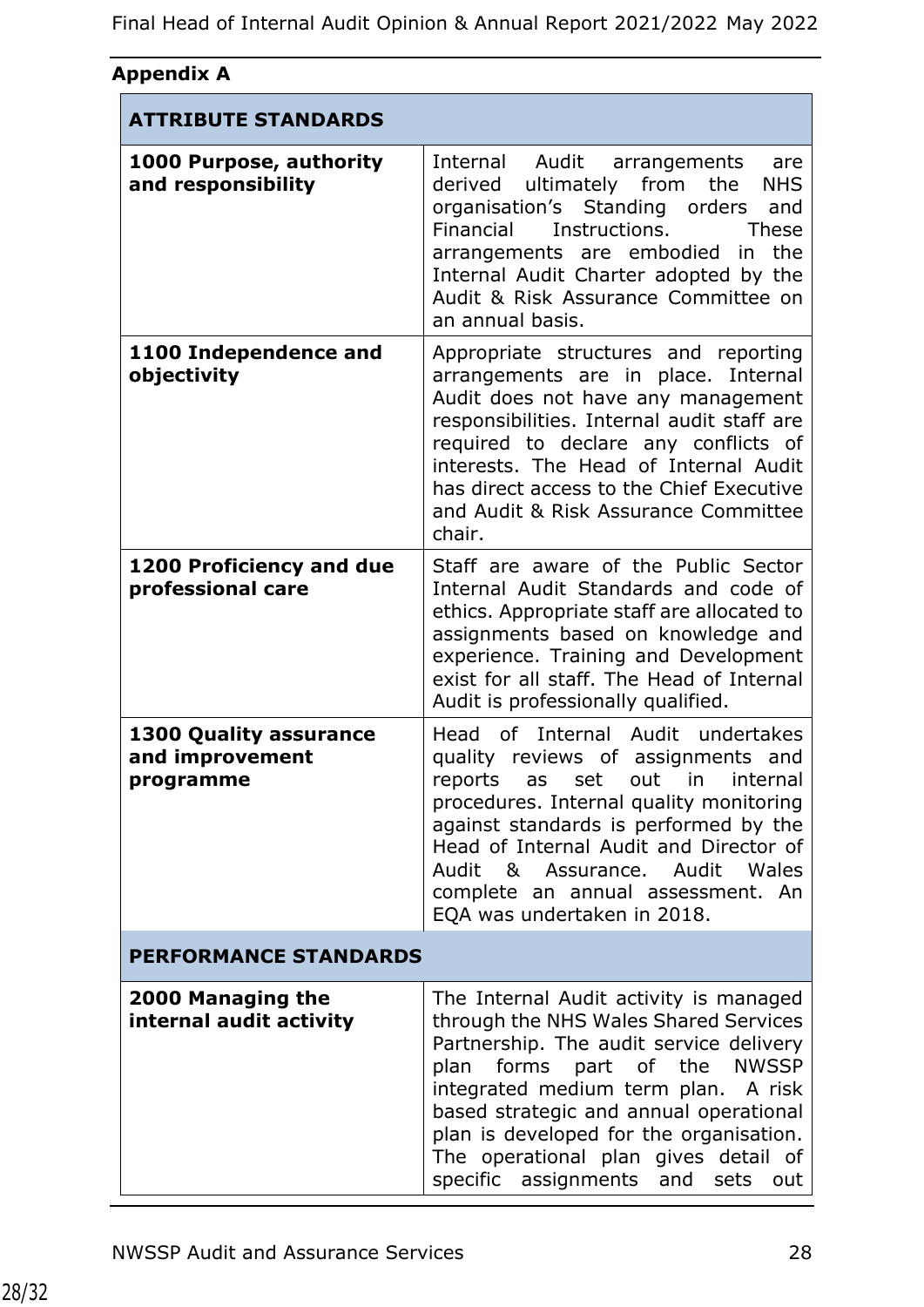|                                      | overall resource requirement. The audit<br>strategy and annual plan is approved by<br>Audit & Risk Assurance Committee.<br>Policies and procedures which quide the<br>Internal Audit activity are set out in an<br>Audit Quality Manual.<br><b>There</b><br>is<br>structured liaison with Audit Wales, HIW<br>and LCFS.                                                                                                                                                                                                                                   |
|--------------------------------------|-----------------------------------------------------------------------------------------------------------------------------------------------------------------------------------------------------------------------------------------------------------------------------------------------------------------------------------------------------------------------------------------------------------------------------------------------------------------------------------------------------------------------------------------------------------|
| 2100 Nature of work                  | The risk based plan is developed and<br>assignments performed in a way that<br>allows for evaluation and improvement<br>of governance, risk management and<br>control processes, using a systematic<br>and disciplined approach.                                                                                                                                                                                                                                                                                                                          |
| <b>2200 Engagement</b><br>planning   | The Audit Quality Manual guides the<br>planning of audit assignments which<br>include the agreement of an audit brief<br>with management covering<br>scope,<br>objectives, timing<br>and resource<br>allocation.                                                                                                                                                                                                                                                                                                                                          |
| 2300 Performing the<br>engagement    | The Audit Quality Manual guides the<br>performance of each audit assignment<br>and report is quality reviewed before<br>issue.                                                                                                                                                                                                                                                                                                                                                                                                                            |
| <b>2400 Communicating</b><br>results | Assignment reports are issued at draft<br>and final stages. The report includes the<br>objectives,<br>assignment scope,<br>conclusions and improvement actions<br>agreed with management. An audit<br>progress report is presented at each<br>meeting of the Audit & Risk Assurance<br>Committee.<br>An annual report and opinion<br>is is<br>produced for the Audit & Risk Assurance<br>Committee giving assurance on the<br>adequacy and effectiveness of<br>the<br>organisation's<br>framework<br>0f<br>governance, risk management<br>and<br>control. |
| <b>2500 Monitoring progress</b>      | internal follow-up process<br>An<br>is<br>maintained by management to monitor<br>progress with implementation of agreed<br>management actions. This is reported<br>the Audit & Risk Assurance<br>to<br>Committee. In addition, audit reports<br>are followed-up by Internal Audit on a                                                                                                                                                                                                                                                                    |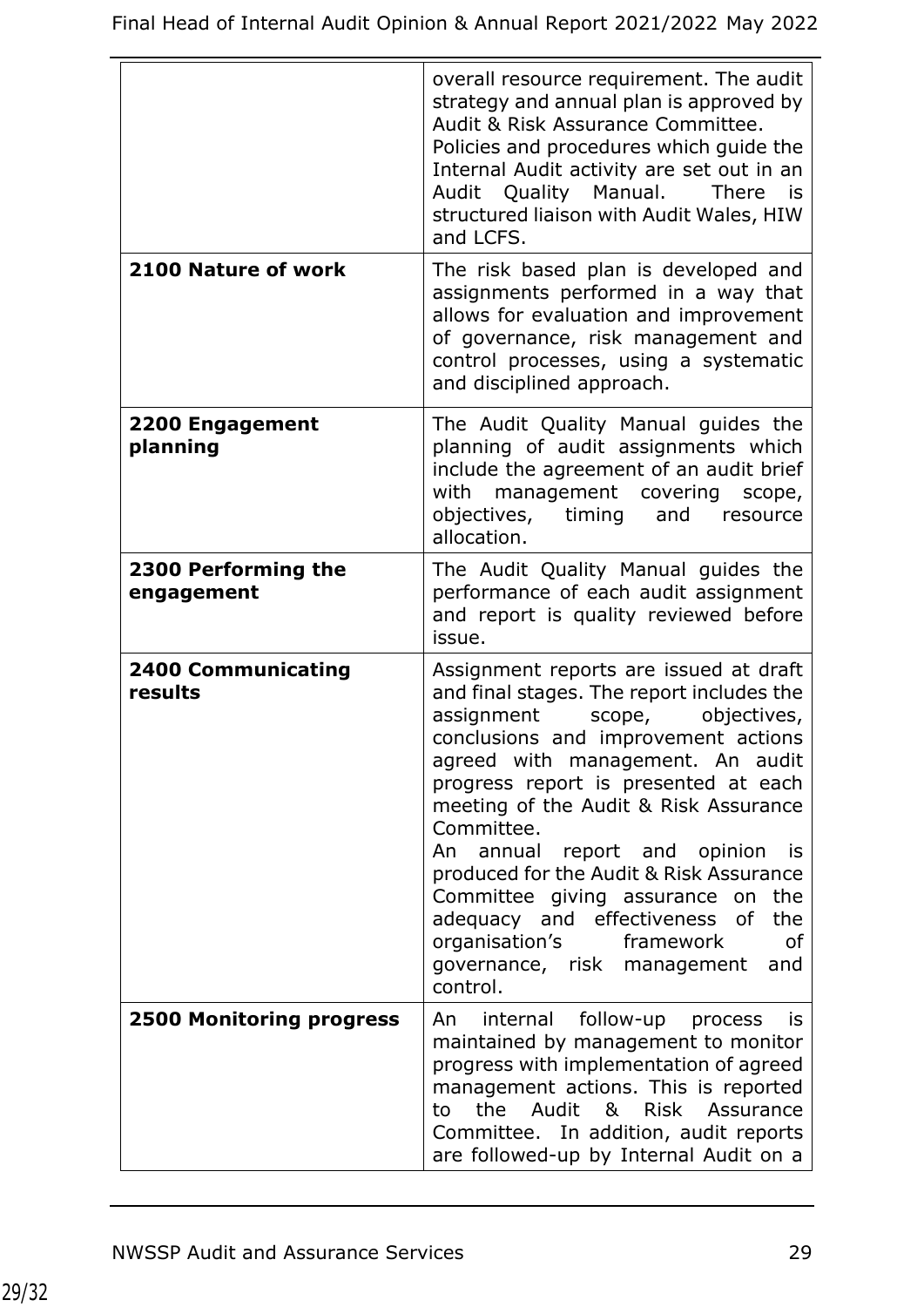|                                               | selective basis as part of the operational<br>plan.                                                                                                                                    |
|-----------------------------------------------|----------------------------------------------------------------------------------------------------------------------------------------------------------------------------------------|
| 2600 Communicating the<br>acceptance of risks | If Internal Audit considers that a level<br>of inappropriate risk is being accepted<br>by management, it would be discussed<br>and will be escalated to Board level for<br>resolution. |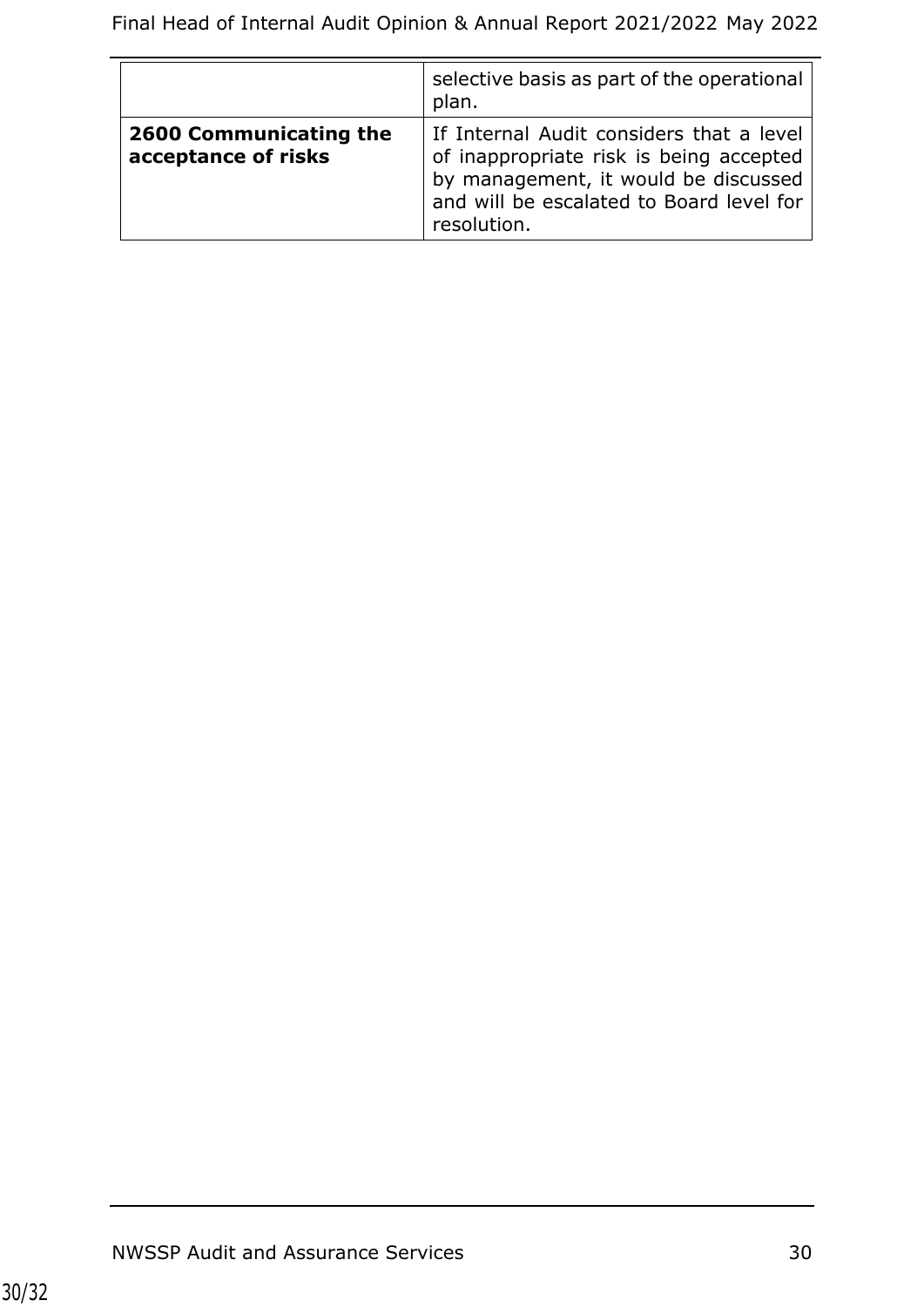# **Appendix B - Audit Assurance Ratings**

We define the following levels of assurance that governance, risk management and internal control within the area under review are suitable designed and applied effectively:

| <b>Substantial</b><br>assurance       | Few matters require attention and are compliance or<br>advisory in nature.<br>Low impact on residual risk exposure.                                                                                                                                                 |
|---------------------------------------|---------------------------------------------------------------------------------------------------------------------------------------------------------------------------------------------------------------------------------------------------------------------|
| <b>Reasonable</b><br>assurance        | Some matters require management attention in control<br>design or compliance.<br>Low to moderate impact on residual risk exposure until<br>resolved.                                                                                                                |
| <b>Limited</b><br>assurance           | More significant matters require management attention.<br>Moderate impact on residual risk exposure until<br>resolved.                                                                                                                                              |
| <b>No</b><br>assurance                | Action is required to address the whole control framework<br>in this area.<br>High impact on residual risk exposure until resolved.                                                                                                                                 |
| <b>Assurance</b><br>not<br>applicable | Given to reviews and support provided to management<br>which form part of the internal audit plan, to which the<br>assurance definitions are not appropriate.<br>These reviews are still relevant to the evidence base upon<br>which the overall opinion is formed. |